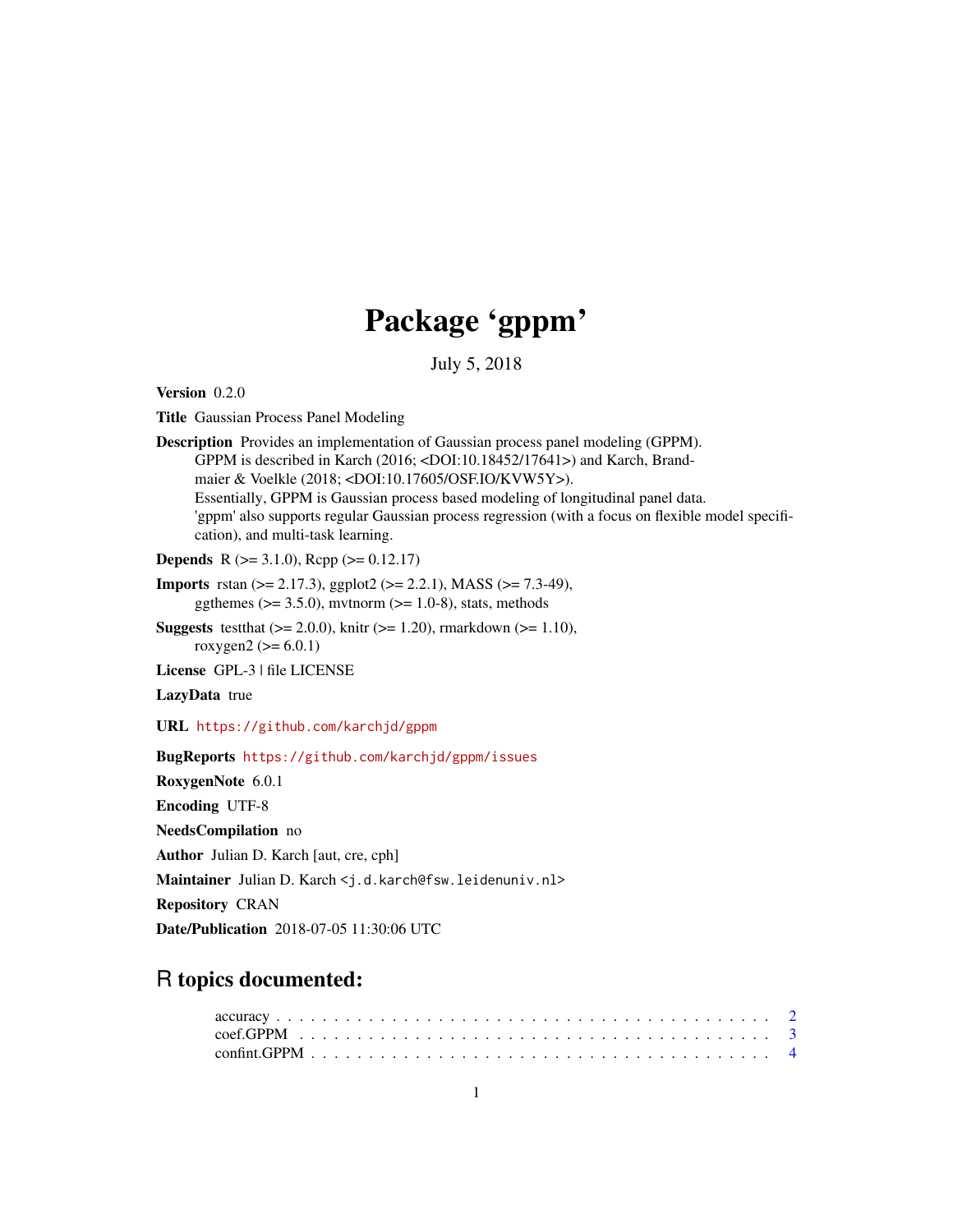28

<span id="page-1-0"></span>

| createLeavePersonsOutFolds<br>5<br>6<br>7<br>8<br>8<br>fit<br>fit.GPPM<br>9<br>10<br>11<br>12<br>gppm<br>13<br>14<br>15<br>15<br>16<br>17<br>nPars<br>17<br>nPers<br>18<br>19<br>19<br>20<br>21<br>22.<br>23<br>23<br><b>SE</b><br>24<br>25<br>trueParas<br>26<br>27 | covf | 5 |
|----------------------------------------------------------------------------------------------------------------------------------------------------------------------------------------------------------------------------------------------------------------------|------|---|
|                                                                                                                                                                                                                                                                      |      |   |
|                                                                                                                                                                                                                                                                      |      |   |
|                                                                                                                                                                                                                                                                      |      |   |
|                                                                                                                                                                                                                                                                      |      |   |
|                                                                                                                                                                                                                                                                      |      |   |
|                                                                                                                                                                                                                                                                      |      |   |
|                                                                                                                                                                                                                                                                      |      |   |
|                                                                                                                                                                                                                                                                      |      |   |
|                                                                                                                                                                                                                                                                      |      |   |
|                                                                                                                                                                                                                                                                      |      |   |
|                                                                                                                                                                                                                                                                      |      |   |
|                                                                                                                                                                                                                                                                      |      |   |
|                                                                                                                                                                                                                                                                      |      |   |
|                                                                                                                                                                                                                                                                      |      |   |
|                                                                                                                                                                                                                                                                      |      |   |
|                                                                                                                                                                                                                                                                      |      |   |
|                                                                                                                                                                                                                                                                      |      |   |
|                                                                                                                                                                                                                                                                      |      |   |
|                                                                                                                                                                                                                                                                      |      |   |
|                                                                                                                                                                                                                                                                      |      |   |
|                                                                                                                                                                                                                                                                      |      |   |
|                                                                                                                                                                                                                                                                      |      |   |
|                                                                                                                                                                                                                                                                      |      |   |
|                                                                                                                                                                                                                                                                      |      |   |
|                                                                                                                                                                                                                                                                      |      |   |
|                                                                                                                                                                                                                                                                      |      |   |
|                                                                                                                                                                                                                                                                      |      |   |
|                                                                                                                                                                                                                                                                      |      |   |

## **Index**

accuracy

**Accuracy Estimates for Predictions** 

## Description

Estimate the accuracy based on predictions.

## **Usage**

accuracy(predRes)

## **Arguments**

predRes

object of class GPPMPred as obtained by predict. GPPM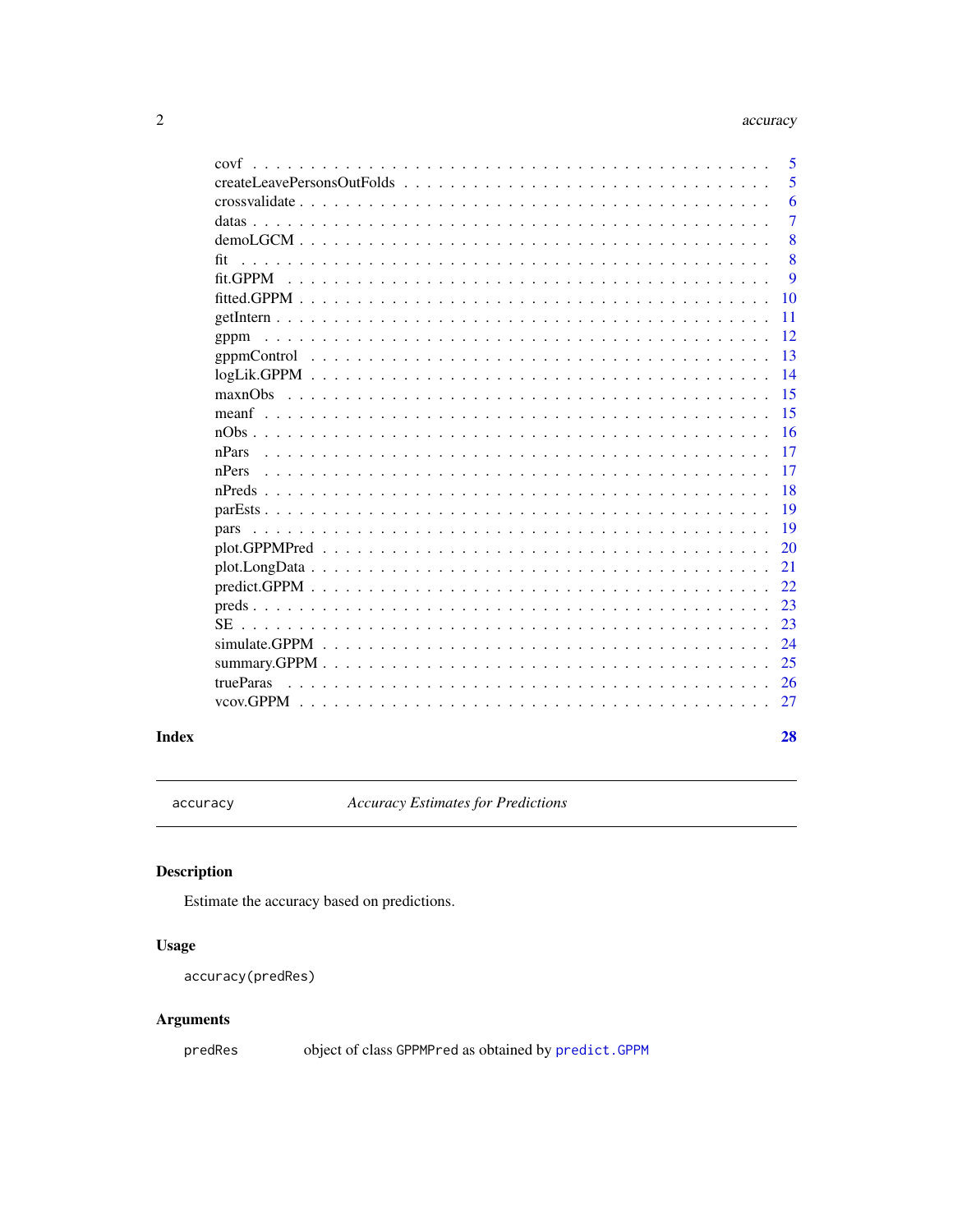#### <span id="page-2-0"></span>coef.GPPM 3

#### Value

accuracy estimates in the form of the mean squared error (MSE), the negative log-predictive probability (nLPP), and the sum squared error (SSE)

## Examples

```
data("demoLGCM")
#remove all measurements from person 1 and the first form person 2
predIdx <- c(which(demoLGCM$ID==1),which(demoLGCM$ID==2)[1])
fitDemoLGCM <- demoLGCM[setdiff(1:nrow(demoLGCM),predIdx),]
lgcm <- gppm('muI+muS*t','varI+covIS*(t+t#)+varS*t*t#+(t==t#)*sigma',
             fitDemoLGCM,'ID','y')
lgcm <- fit(lgcm)
predRes <- predict(lgcm,demoLGCM[predIdx,])
accEsts <- accuracy(predRes)
accEsts$MSE #mean squared error
accEsts$nLPP #negative log-predictive probability
```
<span id="page-2-1"></span>

coef.GPPM *Point Estimates*

## Description

Extracts point estimates for all parameters from a fitted GPPM.

### Usage

```
## S3 method for class 'GPPM'
coef(object, ...)
```
#### Arguments

| object   | object of class GPPM. Must be fitted, that is, a result from fit. GPPM. |
|----------|-------------------------------------------------------------------------|
| $\cdots$ | additional arguments (currently not used).                              |

## Value

Point estimates for all parameters as a named numeric vector.

#### See Also

Other functions to extract from a GPPM: [SE](#page-22-1), [confint.GPPM](#page-3-1), [covf](#page-4-1), [datas](#page-6-1), [fitted.GPPM](#page-9-1), [getIntern](#page-10-1), [logLik.GPPM](#page-13-1), [maxnObs](#page-14-1), [meanf](#page-14-2), [nObs](#page-15-1), [nPars](#page-16-1), [nPers](#page-16-2), [nPreds](#page-17-1), [parEsts](#page-18-1), [pars](#page-18-2), [preds](#page-22-2), [vcov.GPPM](#page-26-1)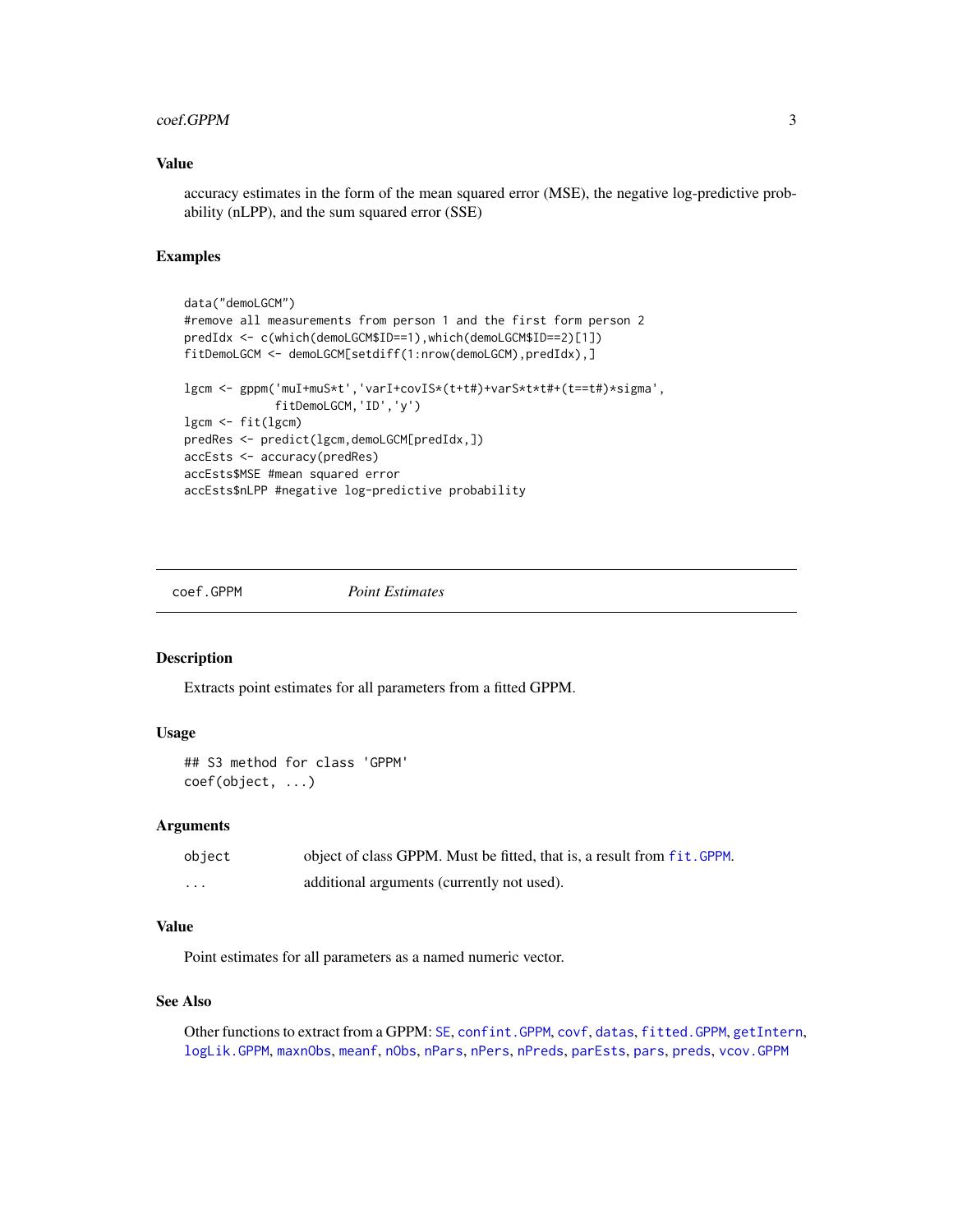## Examples

```
data("demoLGCM")
lgcm <- gppm('muI+muS*t','varI+covIS*(t+t#)+varS*t*t#+(t==t#)*sigma',
       demoLGCM,'ID','y')
lgcmFit <- fit(lgcm)
paraEsts <- coef(lgcmFit)
```
<span id="page-3-1"></span>confint.GPPM *Confidence Intervals*

## Description

Computes confidence intervals for one or more parameters in a fitted GPPM.

#### Usage

```
## S3 method for class 'GPPM'
confint(object, parm, level = 0.95, ...)
```
## Arguments

| object   | object of class GPPM. Must be fitted, that is, a result from fit. GPPM.                                                                            |
|----------|----------------------------------------------------------------------------------------------------------------------------------------------------|
| parm     | vector of strings. The parameters for which confidence intervals are desired. If<br>missing, confidence intervals for all parameters are returned. |
| level    | scalar from 0 to 1. The confidence level required.                                                                                                 |
| $\cdots$ | additional arguments (currently not used).                                                                                                         |

## Value

A matrix (or vector) with columns giving lower and upper confidence limits for each parameter. These will be labeled as (1-level)/2 and 1 - (1-level)/2 in % (by default 2.5% and 97.5%).

#### See Also

Other functions to extract from a GPPM: [SE](#page-22-1), [coef.GPPM](#page-2-1), [covf](#page-4-1), [datas](#page-6-1), [fitted.GPPM](#page-9-1), [getIntern](#page-10-1), [logLik.GPPM](#page-13-1), [maxnObs](#page-14-1), [meanf](#page-14-2), [nObs](#page-15-1), [nPars](#page-16-1), [nPers](#page-16-2), [nPreds](#page-17-1), [parEsts](#page-18-1), [pars](#page-18-2), [preds](#page-22-2), [vcov.GPPM](#page-26-1)

```
data("demoLGCM")
lgcm <- gppm('muI+muS*t','varI+covIS*(t+t#)+varS*t*t#+(t==t#)*sigma',
       demoLGCM,'ID','y')
lgcmFit <- fit(lgcm)
confInts <- confint(lgcmFit)
```
<span id="page-3-0"></span>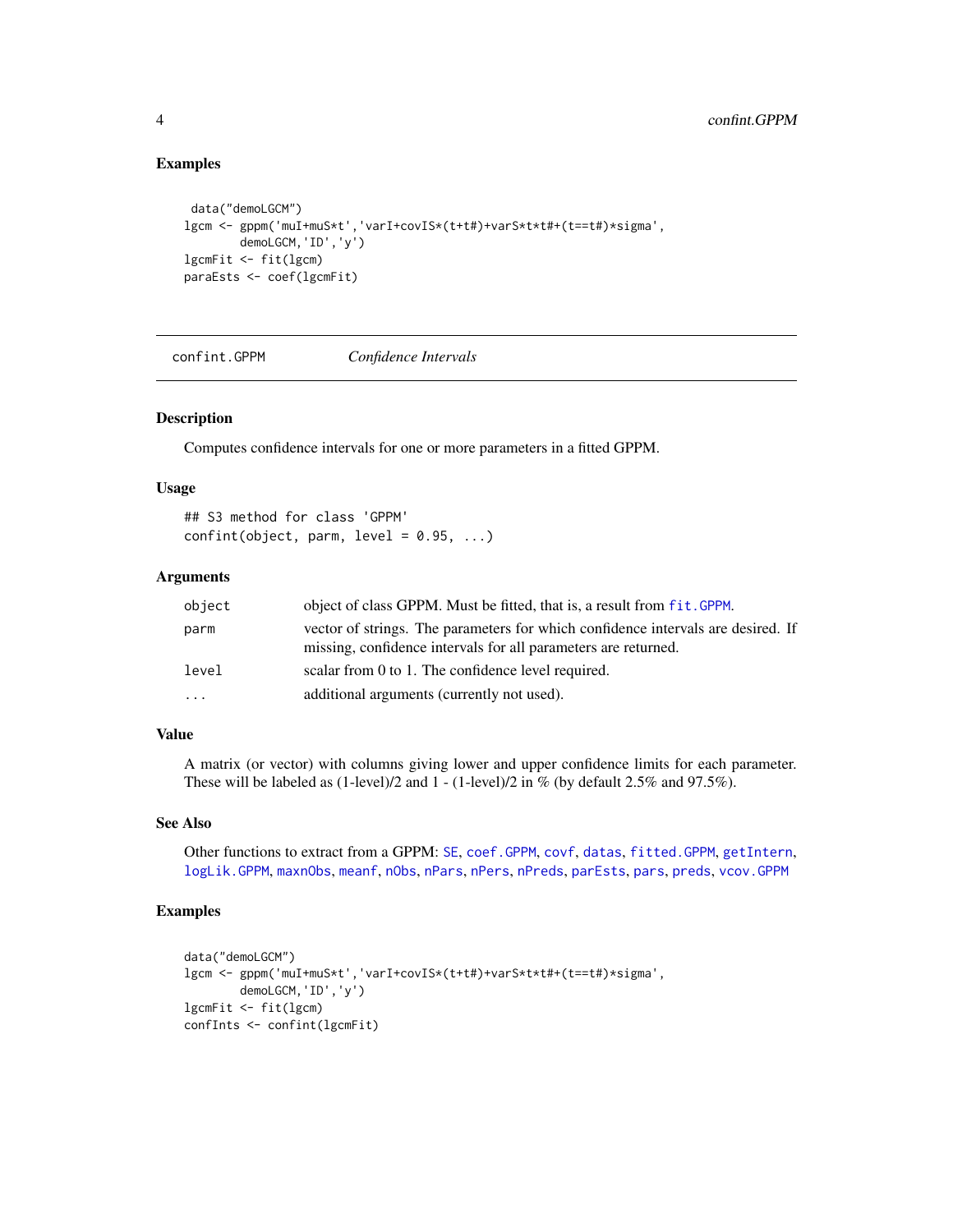<span id="page-4-1"></span><span id="page-4-0"></span>

Extracts the covariance function from a GPPM.

## Usage

covf(gpModel)

#### Arguments

gpModel object of class GPPM.

## Value

The covariance function as a character string.

## See Also

Other functions to extract from a GPPM: [SE](#page-22-1), [coef.GPPM](#page-2-1), [confint.GPPM](#page-3-1), [datas](#page-6-1), [fitted.GPPM](#page-9-1), [getIntern](#page-10-1), [logLik.GPPM](#page-13-1), [maxnObs](#page-14-1), [meanf](#page-14-2), [nObs](#page-15-1), [nPars](#page-16-1), [nPers](#page-16-2), [nPreds](#page-17-1), [parEsts](#page-18-1), [pars](#page-18-2), [preds](#page-22-2), [vcov.GPPM](#page-26-1)

#### Examples

```
data("demoLGCM")
lgcm <- gppm('muI+muS*t','varI+covIS*(t+t#)+varS*t*t#+(t==t#)*sigma',
       demoLGCM,'ID','y')
myCov <- covf(lgcm)
```
<span id="page-4-2"></span>createLeavePersonsOutFolds

*Create Leave-persons-out Folds*

## Description

This function is used to create a leave-persons-out cross-validation fold vector to be used by [crossvalidate](#page-5-1).

## Usage

```
createLeavePersonsOutFolds(gpModel, k = 10)
```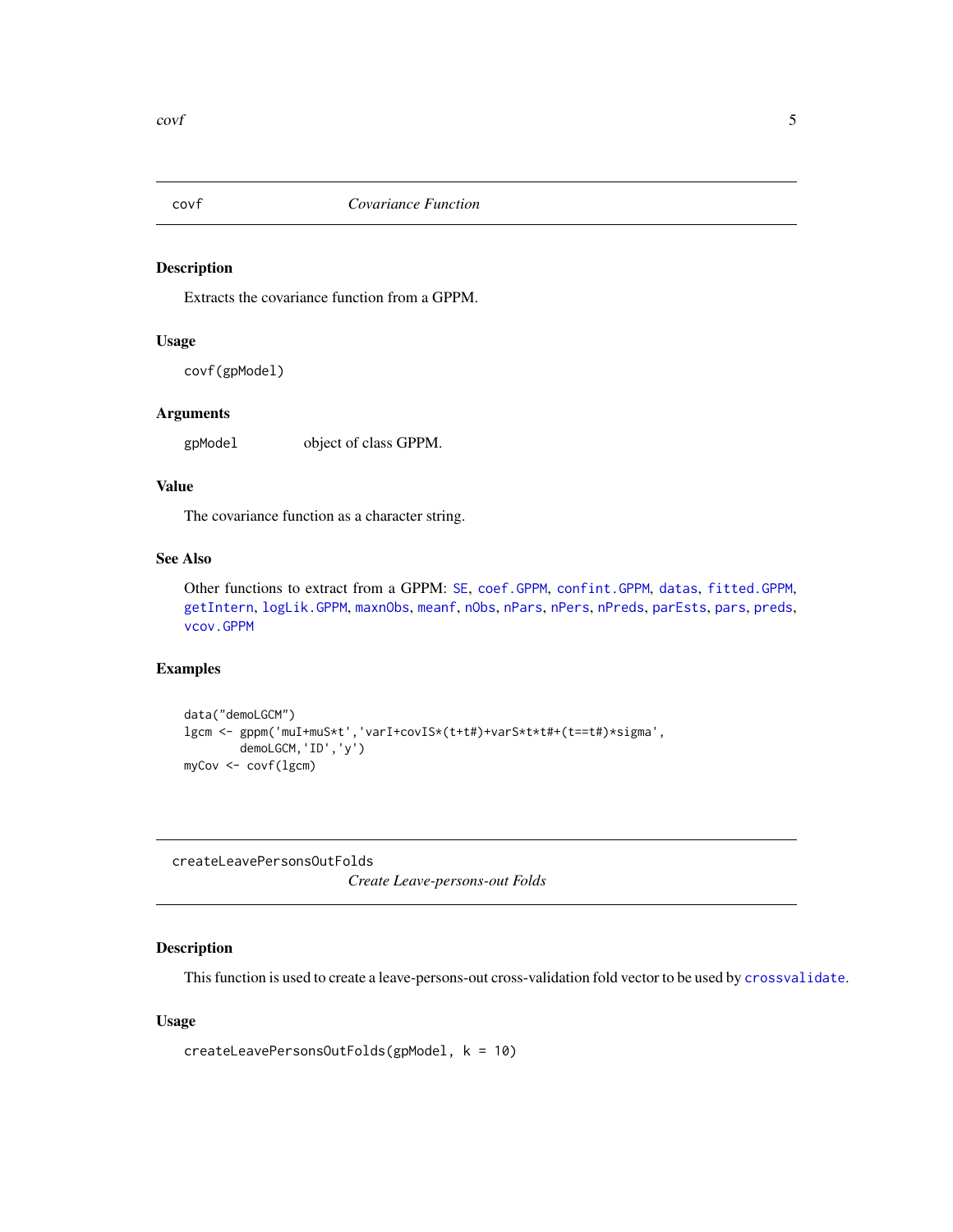#### <span id="page-5-0"></span>Arguments

| gpModel | object of class GPPM.                      |
|---------|--------------------------------------------|
| k       | integer scalar. Number of folds to create. |

## Details

The folds are created such that the data of each person is fully in one fold.

#### Value

A fold vector, which is a vector of length nrow(datas(gpModel)) of integers from 1 to k. If foldVector[i]=j, then data point i is assigned to fold j.

#### See Also

[crossvalidate](#page-5-1) for how to use the created fold vector to perform cross-validation.

## Examples

```
data("demoLGCM")
lgcm <- gppm('muI+muS*t','varI+covIS*(t+t#)+varS*t*t#+(t==t#)*sigma',
        demoLGCM,'ID','y')
theFolds <- createLeavePersonsOutFolds(lgcm)
```
<span id="page-5-1"></span>

| crossvalidate | Cross-validation. |
|---------------|-------------------|
|---------------|-------------------|

#### Description

Performs cross-validation of a Gaussian process panel model.

#### Usage

```
crossvalidate(gpModel, foldVector)
```
## Arguments

| gpModel    | object of class GPPM. |                                                                             |  |  |  |  |
|------------|-----------------------|-----------------------------------------------------------------------------|--|--|--|--|
| foldVector |                       | integer vector. Describes the foldstructure to use. For example, created by |  |  |  |  |
|            |                       | createLeavePersonsOutFolds.                                                 |  |  |  |  |

## Details

The fold vector, must be a vector of length nrow(datas(gpModel)) of integers from 1 to k. If foldVector[i]=j, then data point i is assigned to fold j.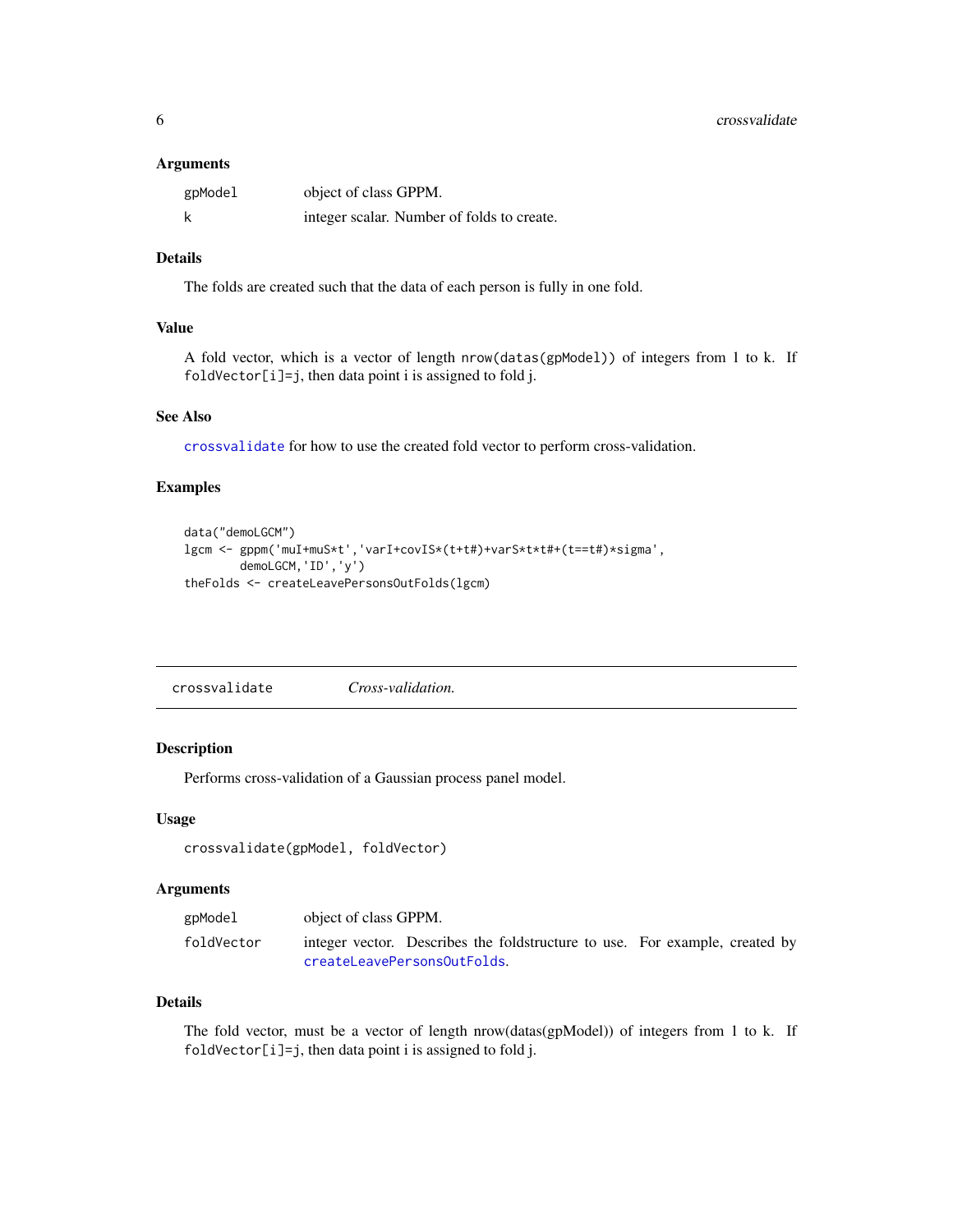<span id="page-6-0"></span>datas **7** and 3 and 3 and 3 and 3 and 3 and 3 and 3 and 3 and 3 and 3 and 3 and 3 and 3 and 3 and 3 and 3 and 3 and 3 and 3 and 3 and 3 and 3 and 3 and 3 and 3 and 3 and 3 and 3 and 3 and 3 and 3 and 3 and 3 and 3 and 3 an

## Value

Cross-validation estimates of the mean squared error (MSE) and the negative log-predictive probability (nLPP)

#### Examples

```
data("demoLGCM")
lgcm <- gppm('muI+muS*t','varI+covIS*(t+t#)+varS*t*t#+(t==t#)*sigma',
        demoLGCM,'ID','y')
theFolds <- createLeavePersonsOutFolds(lgcm,k=2) #for speed, in practive rather use default k=10
crosRes <- crossvalidate(lgcm,theFolds)
crosRes$MSE #mean squared error
crosRes$nLPP #negative log-predictive probability
```
<span id="page-6-1"></span>datas *Data Set*

## Description

Extracts the data set from a GPPM.

#### Usage

datas(gpModel)

#### Arguments

gpModel object of class GPPM.

#### Value

The data set associated with the GPPM.

## See Also

Other functions to extract from a GPPM: [SE](#page-22-1), [coef.GPPM](#page-2-1), [confint.GPPM](#page-3-1), [covf](#page-4-1), [fitted.GPPM](#page-9-1), [getIntern](#page-10-1), [logLik.GPPM](#page-13-1), [maxnObs](#page-14-1), [meanf](#page-14-2), [nObs](#page-15-1), [nPars](#page-16-1), [nPers](#page-16-2), [nPreds](#page-17-1), [parEsts](#page-18-1), [pars](#page-18-2), [preds](#page-22-2), [vcov.GPPM](#page-26-1)

```
data("demoLGCM")
lgcm <- gppm('muI+muS*t','varI+covIS*(t+t#)+varS*t*t#+(t==t#)*sigma',
       demoLGCM,'ID','y')
myData <- datas(lgcm)
```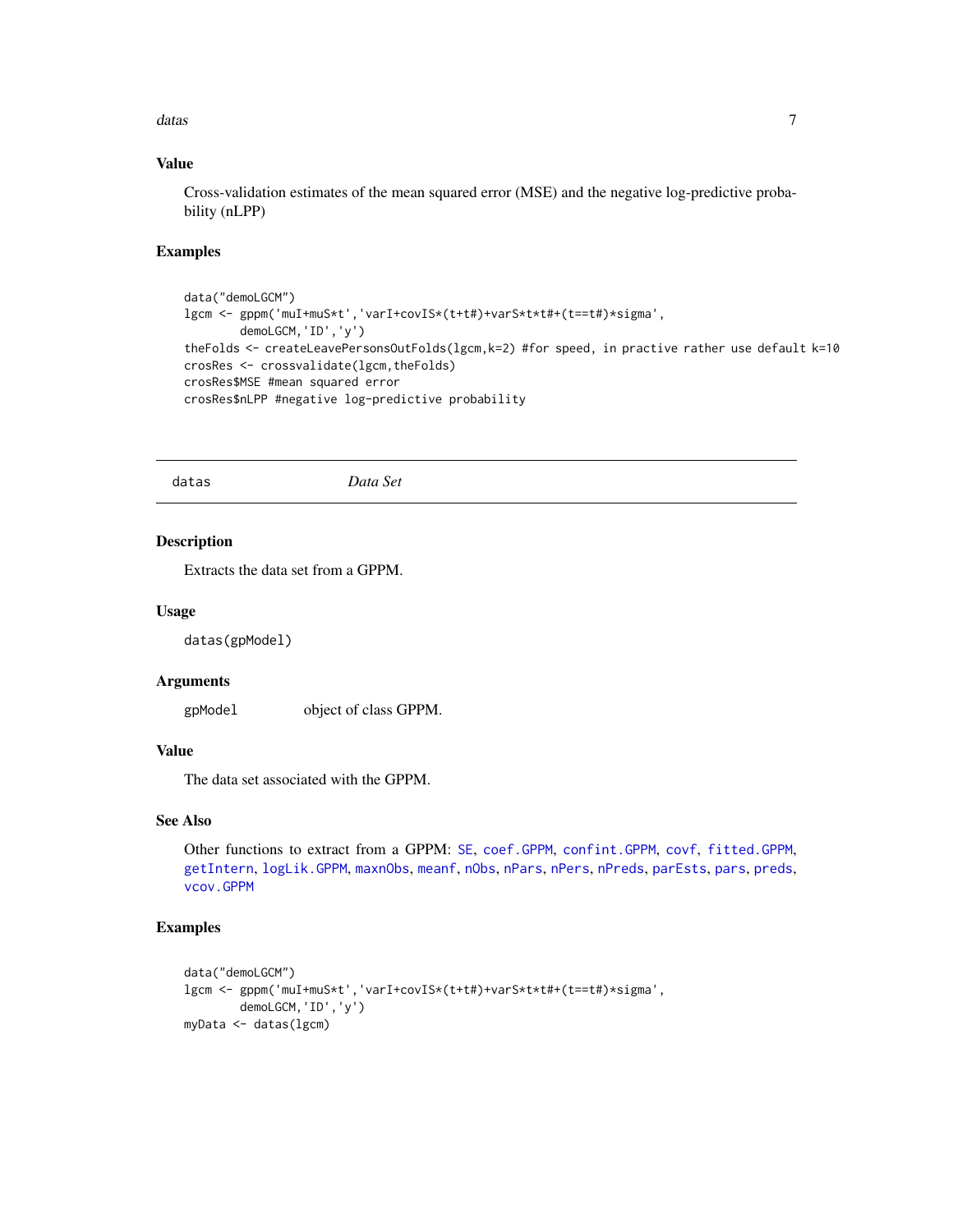<span id="page-7-1"></span><span id="page-7-0"></span>

Simulated Data From a Latent Growth Curve Model.

## Usage

demoLGCM

## Format

A data frame with 1998 rows and 3 variables:

ID Subject ID

- t Time index
- y Generic measurement

fit *Generic Method For Fitting a model*

## Description

Generic method for fitting a model.

#### Usage

fit(gpModel, ...)

## Arguments

| gpModel  | a model.              |
|----------|-----------------------|
| $\cdots$ | additional arguments. |

## Value

A fitted model

## See Also

[fit.GPPM](#page-8-1)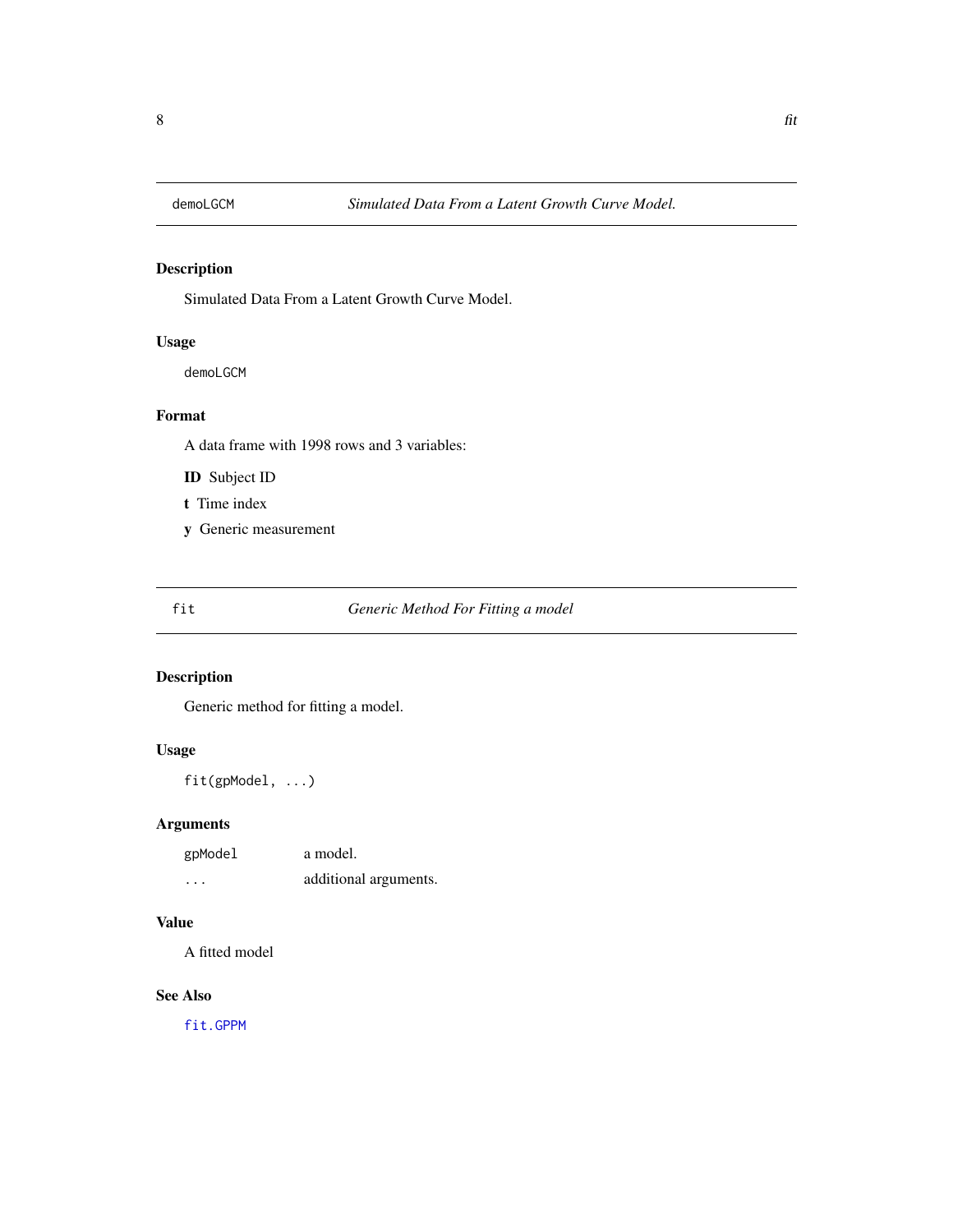<span id="page-8-1"></span><span id="page-8-0"></span>

This function is used to fit a Gaussian process panel model, which has been specified fit using [gppm](#page-11-1).

## Usage

```
## S3 method for class 'GPPM'
fit(gpModel, init = "random", useOptimizer = TRUE,
  verbose = FALSE, hessian = TRUE, ...)
```
## Arguments

| gpModel      | object of class GPPM. The Gaussian process panel model to be fitted.                                                                                                                                                                                                                                            |
|--------------|-----------------------------------------------------------------------------------------------------------------------------------------------------------------------------------------------------------------------------------------------------------------------------------------------------------------|
| init         | string or named numeric vector. Used to specify the starting values for the pa-<br>rameters. Can either be the string 'random' (default) or a numeric vector start Val<br>of starting values. Which value belongs to which parameter is determined by the<br>names attribute of startVal. See also the example. |
| useOptimizer | boolean. Should the optimizer be used or not? For false the (possibly random)<br>starting values are returned as the maximum likelihood estimates.                                                                                                                                                              |
| verbose      | boolean. Print diagnostic output?                                                                                                                                                                                                                                                                               |
| hessian      | boolean. Compute the hessian at the maximum likelihood estimate?                                                                                                                                                                                                                                                |
| $\ddots$     | additional arguments (currently not used).                                                                                                                                                                                                                                                                      |

## Value

A fitted Gaussian process panel model, which is an object of class 'GPPM'.

```
#regular usage
data("demoLGCM")
lgcm <- gppm('muI+muS*t','varI+covIS*(t+t#)+varS*t*t#+(t==t#)*sigma',
       demoLGCM,'ID','y')
lgcmFit <- fit(lgcm)
#starting values as ML results
startVals <- c(10,1,10,3,10,1)
names(startVals) <- pars(lgcm)
lgcmFakeFit <- fit(lgcm,init=startVals,useOptimizer=FALSE)
stopifnot(identical(startVals,coef(lgcmFakeFit)))
```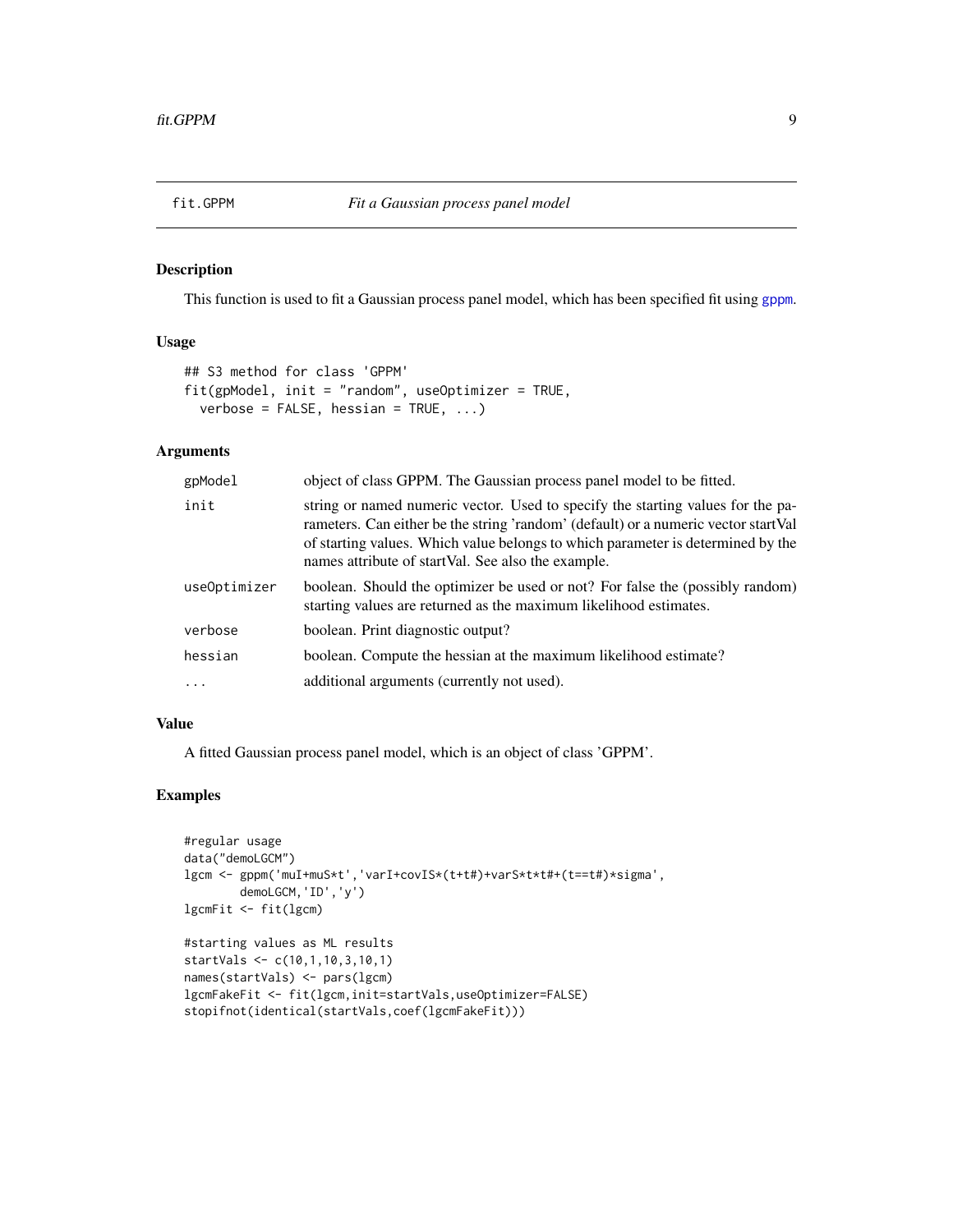<span id="page-9-1"></span><span id="page-9-0"></span>

A fitted GPPM implies a mean vector and a covariance matrix for each person. These are returned by this function.

#### Usage

## S3 method for class 'GPPM' fitted(object, ...)

## Arguments

| object | object of class GPPM. Must be fitted, that is, a result from fit. GPPM. |
|--------|-------------------------------------------------------------------------|
| .      | additional arguments (currently not used).                              |

## Value

Returns a list structure with mean and covariances matrices. See example.

#### See Also

```
Other functions to extract from a GPPM: SE, coef.GPPM, confint.GPPM, covf, datas, getIntern,
logLik.GPPM, maxnObs, meanf, nObs, nPars, nPers, nPreds, parEsts, pars, preds, vcov.GPPM
```

```
data("demoLGCM")
lgcm <- gppm('muI+muS*t','varI+covIS*(t+t#)+varS*t*t#+(t==t#)*sigma',
       demoLGCM,'ID','y')
lgcmFit <- fit(lgcm)
meansCovs <- fitted(lgcmFit)
person1Mean <- meansCovs$mean[[1]]
person1Cov <- meansCovs$cov[[1]]
person1ID <- meansCovs$ID[[1]]
```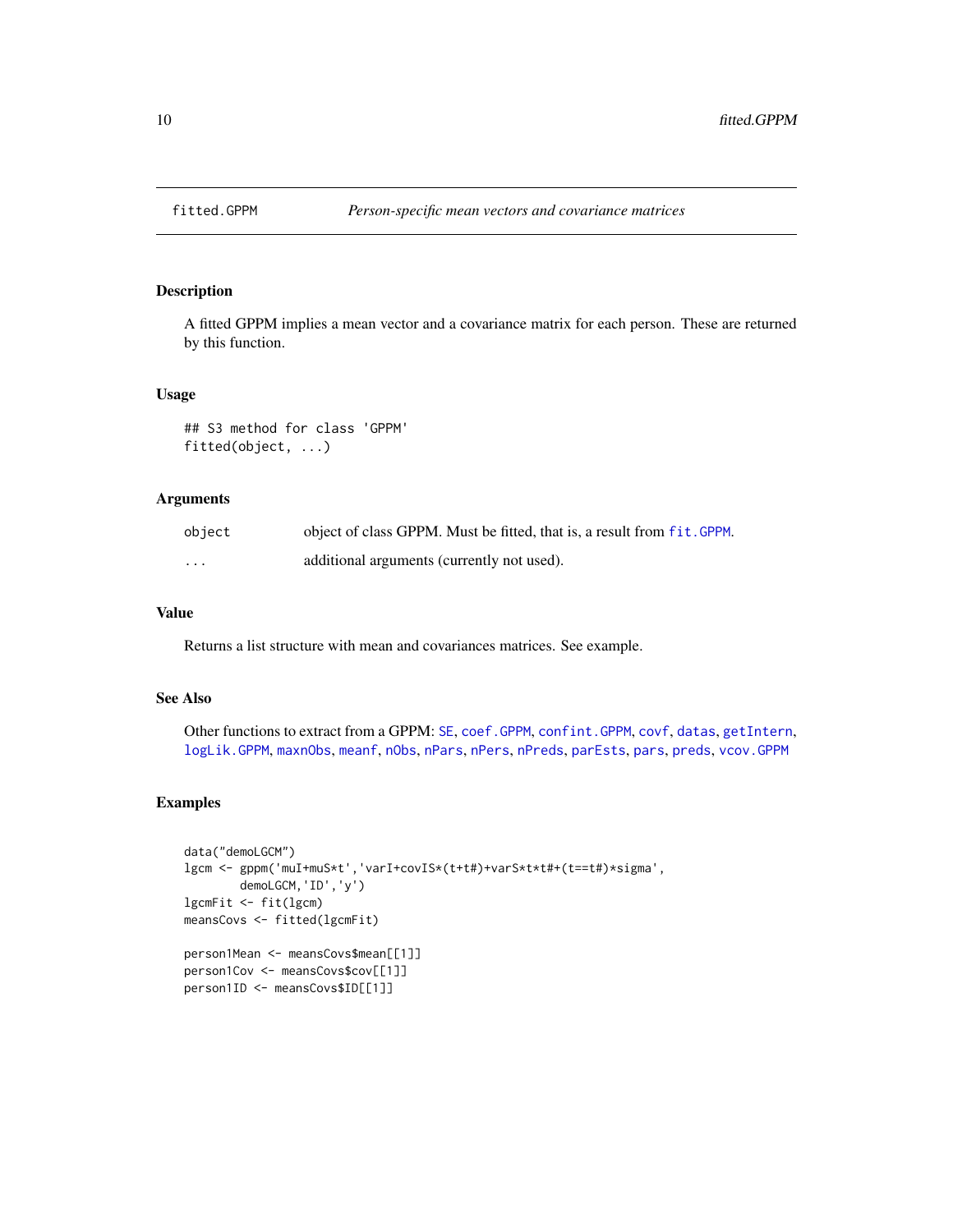<span id="page-10-1"></span><span id="page-10-0"></span>

Extracts internals from a GPPM.

#### Usage

```
getIntern(gpModel, quantity)
```
## Arguments

| gpModel  | object of class GPPM.                                                  |
|----------|------------------------------------------------------------------------|
| quantity | character string. Name of the quantity to extract. Possible values are |
|          | • "parsedmFormula" for the parsed mean formula                         |
|          | • "parsedcFormula" for the parsed covariance formula                   |
|          | • "stanData" for the data set in the form needed for rstan             |
|          | • "stanModel" for the created rstan model                              |
|          | • "stanOut" for the created stan output                                |

## Value

The requested quantity

#### See Also

Other functions to extract from a GPPM: [SE](#page-22-1), [coef.GPPM](#page-2-1), [confint.GPPM](#page-3-1), [covf](#page-4-1), [datas](#page-6-1), [fitted.GPPM](#page-9-1), [logLik.GPPM](#page-13-1), [maxnObs](#page-14-1), [meanf](#page-14-2), [nObs](#page-15-1), [nPars](#page-16-1), [nPers](#page-16-2), [nPreds](#page-17-1), [parEsts](#page-18-1), [pars](#page-18-2), [preds](#page-22-2), [vcov.GPPM](#page-26-1)

```
data("demoLGCM")
lgcm <- gppm('muI+muS*t','varI+covIS*(t+t#)+varS*t*t#+(t==t#)*sigma',
       demoLGCM,'ID','y')
lgcmFit <- fit(lgcm)
getIntern(lgcmFit,'parsedmFormula')
```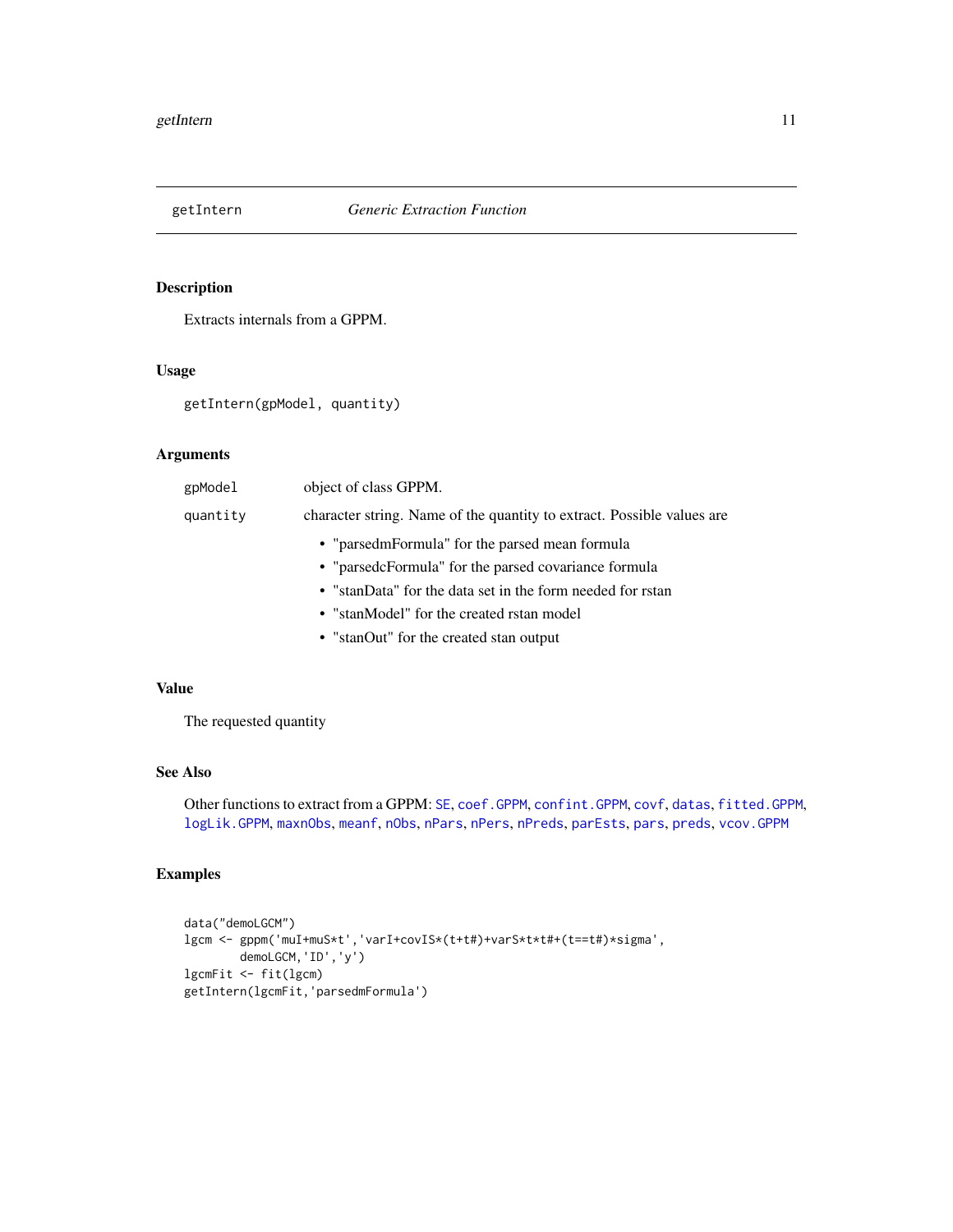<span id="page-11-1"></span><span id="page-11-0"></span>This function is used to specify a Gaussian process panel model (GPPM), which can then be fit using [fit.GPPM](#page-8-1).

#### Usage

gppm(mFormula, cFormula, myData, ID, DV, control = gppmControl())

## Arguments

| mFormula | character string. Contains the specification of the mean function. See details for<br>more information.                                           |
|----------|---------------------------------------------------------------------------------------------------------------------------------------------------|
| cFormula | character string. Contains the specification of the covariance function. See de-<br>tails for more information.                                   |
| myData   | data frame. Contains the data to which the model is fitted. Must be in the long-<br>format.                                                       |
| ID       | character string. Contains the column label in myData which describes the sub-<br>ject ID.                                                        |
| DV       | character string. Contains the column label in myData which contains the to be<br>modeled variable.                                               |
| control  | object of class GPPMControl. Used for storing technical settings. Default<br>should only be changed by advanced users. Generated via gppmControl. |

#### Details

mFormula and cFormula contain the specification of the mean and the covariance function respectively. These formulas are defined using character strings. Within these strings there are four basic elements:

- Parameters
- Functions and operators
- References to observed variables in the data frame myData
- Mathematical constants

The gppm function automatically recognizes which part of the string refers to which elements. To be able to do this certain relatively common rules need to be followed:

Parameters: Parameters may not have the same name as any of the columns in myData to avoid confusing them with a reference to an observed variable. Furthermore, to avoid confusing them with functions, operators, or constants, parameter labels must always begin with a lower case letter and only contain letters and digits.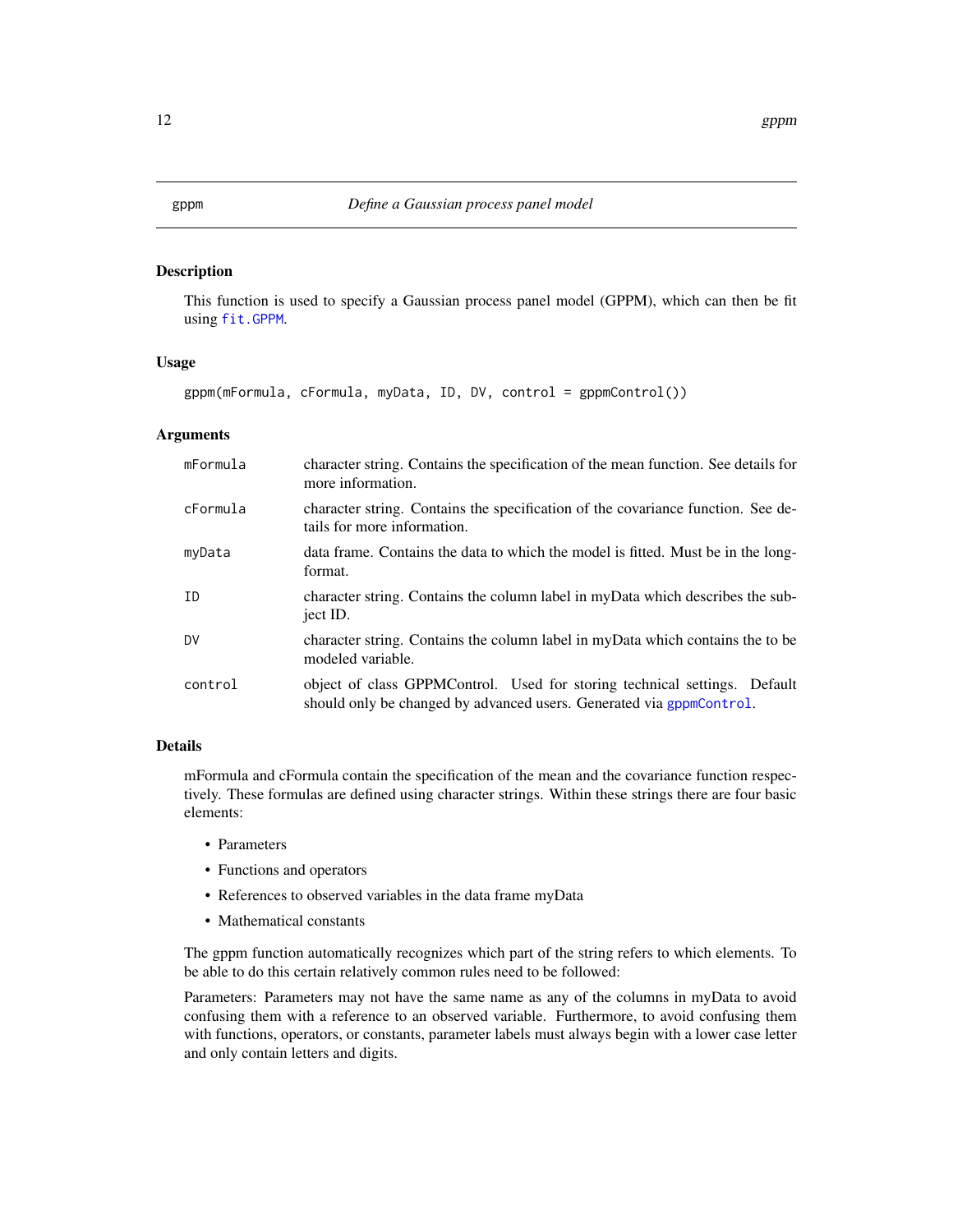## <span id="page-12-0"></span>gppmControl 13

Functions and operators: All functions and operators that are supported by stan can be used; see <http://mc-stan.org/users/documentation/> for a full list. In general, all basic operators and functions are supported.

References: A reference must be the same as one of the elements of the output of names(myData). For references, the same rules apply as for parameters. That is, the column names of myData may only contain letters and digits and must start with a letter.

Constants: Again, all constants that are supported by stan can be used and in general the constants are available by their usual name.

## Value

A (unfitted) Gaussian process panel model, which is an object of class 'GPPM'

#### See Also

[fit.GPPM](#page-8-1) for how to fit a GPPM

#### Examples

# Defintion of a latent growth curve model

```
data("demoLGCM")
lgcm <- gppm('muI+muS*t','varI+covIS*(t+t#)+varS*t*t#+(t==t#)*sigma',
        demoLGCM,'ID','y')
```
<span id="page-12-1"></span>

|  | gppmControl |
|--|-------------|
|--|-------------|

Define settings for a Gaussian process panel model

## Description

This function is used to specify the settings of a Gaussian process panel model generated by [gppm](#page-11-1).

#### Usage

```
gppmControl(stanModel = TRUE)
```
#### Arguments

stanModel boolean. Should the corresponding stan model be created? Should only be set to FALSE for testing purposes. Not creating the stan model makes model fitting impossible but saves a lot of time.

## Value

Settings for a Gaussian process panel model in an object of class 'GPPMControl'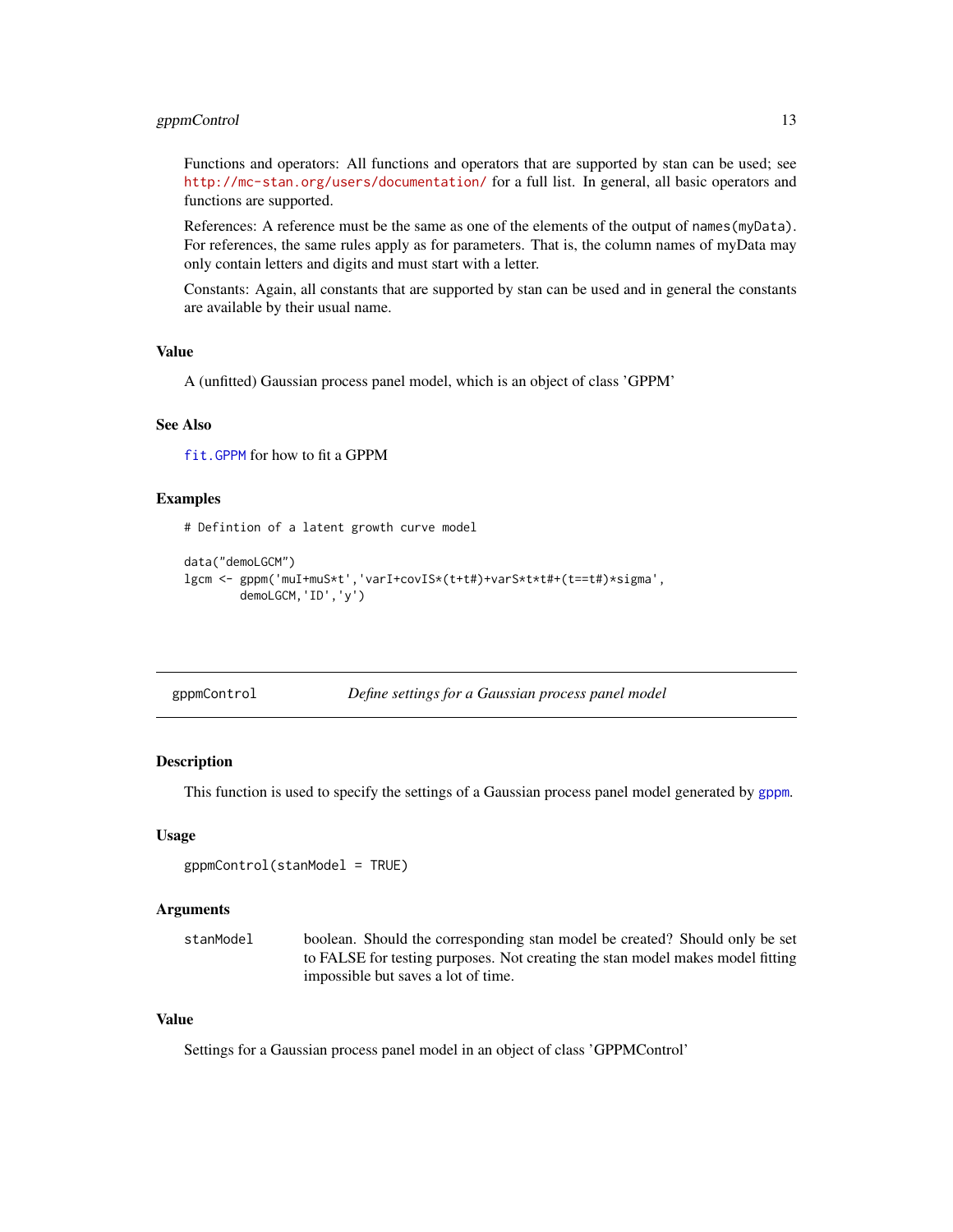## <span id="page-13-0"></span>See Also

[gppm](#page-11-1)

<span id="page-13-1"></span>logLik.GPPM *Log-Likelihood*

## Description

Compute the log-likelihood for a GPPM at the maximum likelihood parameter values.

## Usage

```
## S3 method for class 'GPPM'
logLik(object, ...)
```
#### Arguments

| object | object of class GPPM. Must be fitted, that is, a result from fit. GPPM. |
|--------|-------------------------------------------------------------------------|
| .      | additional arguments (currently not used).                              |

#### Value

Returns an object of class logLik. Attributes are: "df" (degrees of freedom; number of estimated parameters in the model) and nobs (number of persons in the model)

#### See Also

Other functions to extract from a GPPM: [SE](#page-22-1), [coef.GPPM](#page-2-1), [confint.GPPM](#page-3-1), [covf](#page-4-1), [datas](#page-6-1), [fitted.GPPM](#page-9-1), [getIntern](#page-10-1), [maxnObs](#page-14-1), [meanf](#page-14-2), [nObs](#page-15-1), [nPars](#page-16-1), [nPers](#page-16-2), [nPreds](#page-17-1), [parEsts](#page-18-1), [pars](#page-18-2), [preds](#page-22-2), [vcov.GPPM](#page-26-1)

```
data("demoLGCM")
lgcm <- gppm('muI+muS*t','varI+covIS*(t+t#)+varS*t*t#+(t==t#)*sigma',
       demoLGCM,'ID','y')
lgcmFit <- fit(lgcm)
ll <- logLik(lgcmFit)
```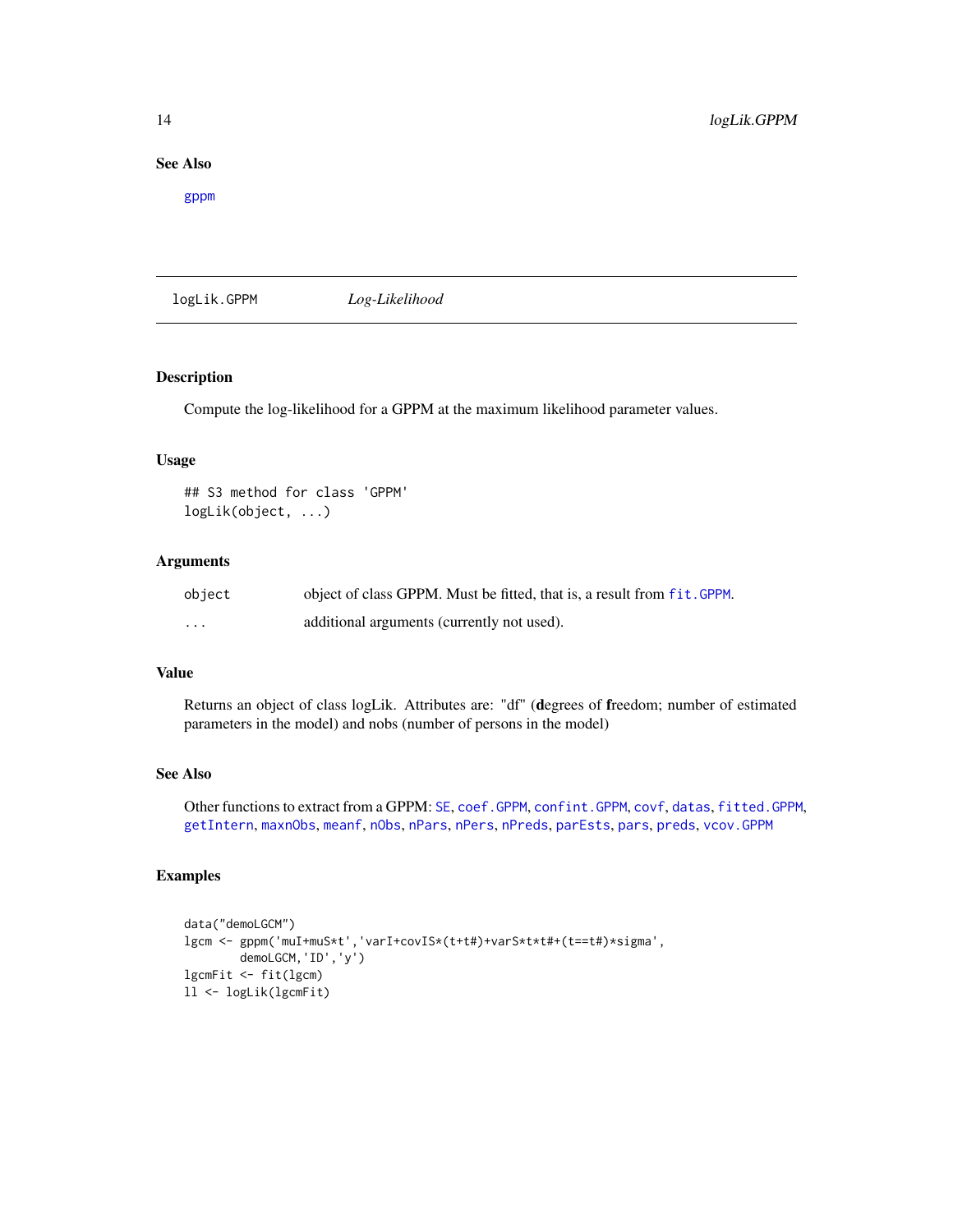<span id="page-14-1"></span><span id="page-14-0"></span>

Extracts the maximum number of observations per person from a GPPM.

#### Usage

```
maxnObs(gpModel)
```
## Arguments

gpModel object of class GPPM.

## Value

Maximum number of observations as a numeric.

## See Also

Other functions to extract from a GPPM: [SE](#page-22-1), [coef.GPPM](#page-2-1), [confint.GPPM](#page-3-1), [covf](#page-4-1), [datas](#page-6-1), [fitted.GPPM](#page-9-1), [getIntern](#page-10-1), [logLik.GPPM](#page-13-1), [meanf](#page-14-2), [nObs](#page-15-1), [nPars](#page-16-1), [nPers](#page-16-2), [nPreds](#page-17-1), [parEsts](#page-18-1), [pars](#page-18-2), [preds](#page-22-2), [vcov.GPPM](#page-26-1)

## Examples

```
data("demoLGCM")
lgcm <- gppm('muI+muS*t','varI+covIS*(t+t#)+varS*t*t#+(t==t#)*sigma',
        demoLGCM,'ID','y')
maxNumberObs <- maxnObs(lgcm)
```
<span id="page-14-2"></span>meanf *Mean Function*

## Description

Extracts the mean function from a GPPM.

## Usage

```
meanf(gpModel)
```
#### Arguments

gpModel object of class GPPM.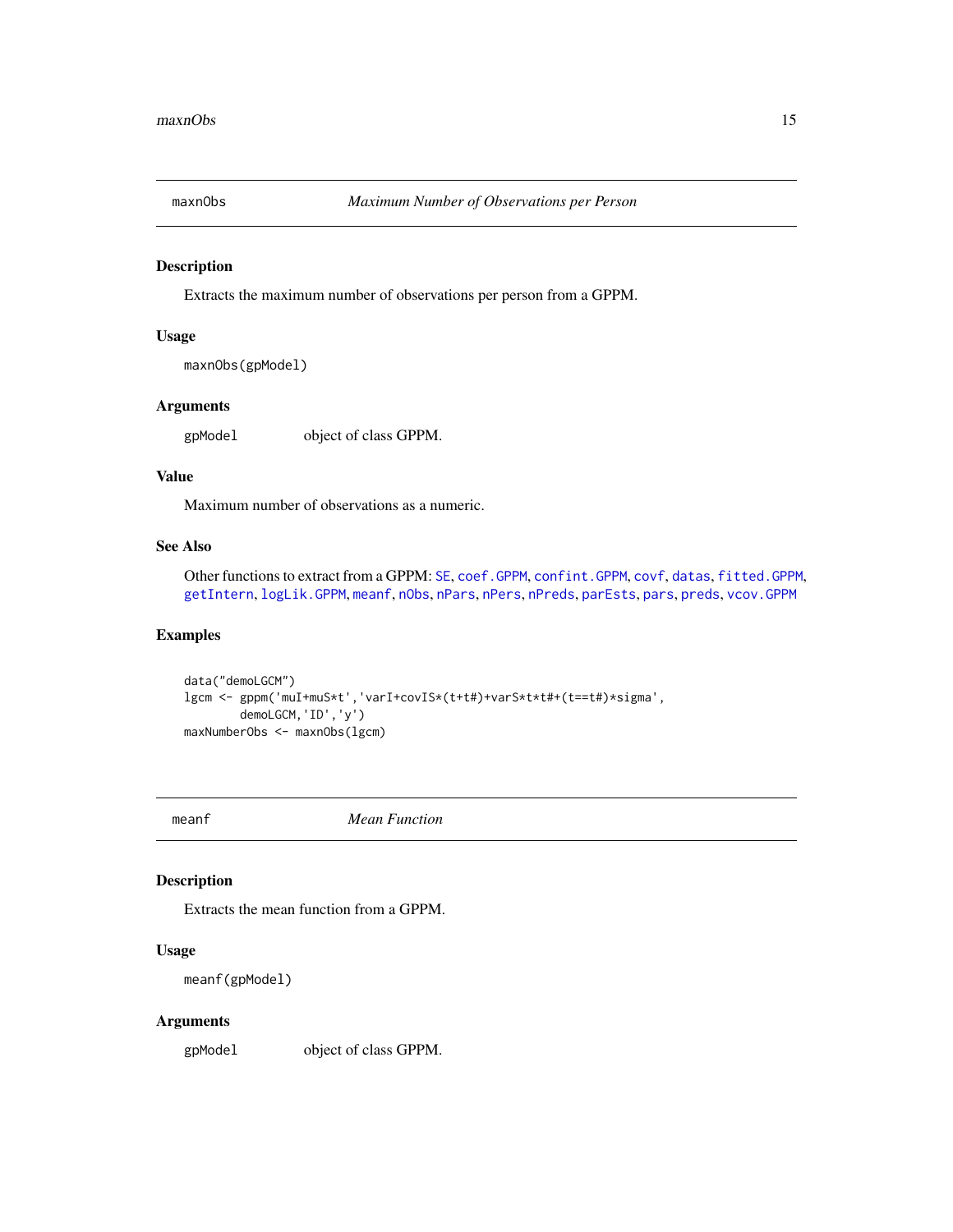## Value

The mean function as a character string.

#### See Also

Other functions to extract from a GPPM: [SE](#page-22-1), [coef.GPPM](#page-2-1), [confint.GPPM](#page-3-1), [covf](#page-4-1), [datas](#page-6-1), [fitted.GPPM](#page-9-1), [getIntern](#page-10-1), [logLik.GPPM](#page-13-1), [maxnObs](#page-14-1), [nObs](#page-15-1), [nPars](#page-16-1), [nPers](#page-16-2), [nPreds](#page-17-1), [parEsts](#page-18-1), [pars](#page-18-2), [preds](#page-22-2), [vcov.GPPM](#page-26-1)

## Examples

```
data("demoLGCM")
lgcm <- gppm('muI+muS*t','varI+covIS*(t+t#)+varS*t*t#+(t==t#)*sigma',
       demoLGCM,'ID','y')
myMean <- meanf(lgcm)
```
nObs *Number of Observations*

#### Description

Extracts the number of observations for each person from a GPPM.

#### Usage

nObs(gpModel)

## Arguments

gpModel object of class GPPM.

#### Value

Number of observations for each person as a numeric vector. The corresponding IDs are in the IDs attribute.

## See Also

Other functions to extract from a GPPM: [SE](#page-22-1), [coef.GPPM](#page-2-1), [confint.GPPM](#page-3-1), [covf](#page-4-1), [datas](#page-6-1), [fitted.GPPM](#page-9-1), [getIntern](#page-10-1), [logLik.GPPM](#page-13-1), [maxnObs](#page-14-1), [meanf](#page-14-2), [nPars](#page-16-1), [nPers](#page-16-2), [nPreds](#page-17-1), [parEsts](#page-18-1), [pars](#page-18-2), [preds](#page-22-2), [vcov.GPPM](#page-26-1)

```
data("demoLGCM")
lgcm <- gppm('muI+muS*t','varI+covIS*(t+t#)+varS*t*t#+(t==t#)*sigma',
       demoLGCM,'ID','y')
numberObs <- nObs(lgcm)
```
<span id="page-15-0"></span>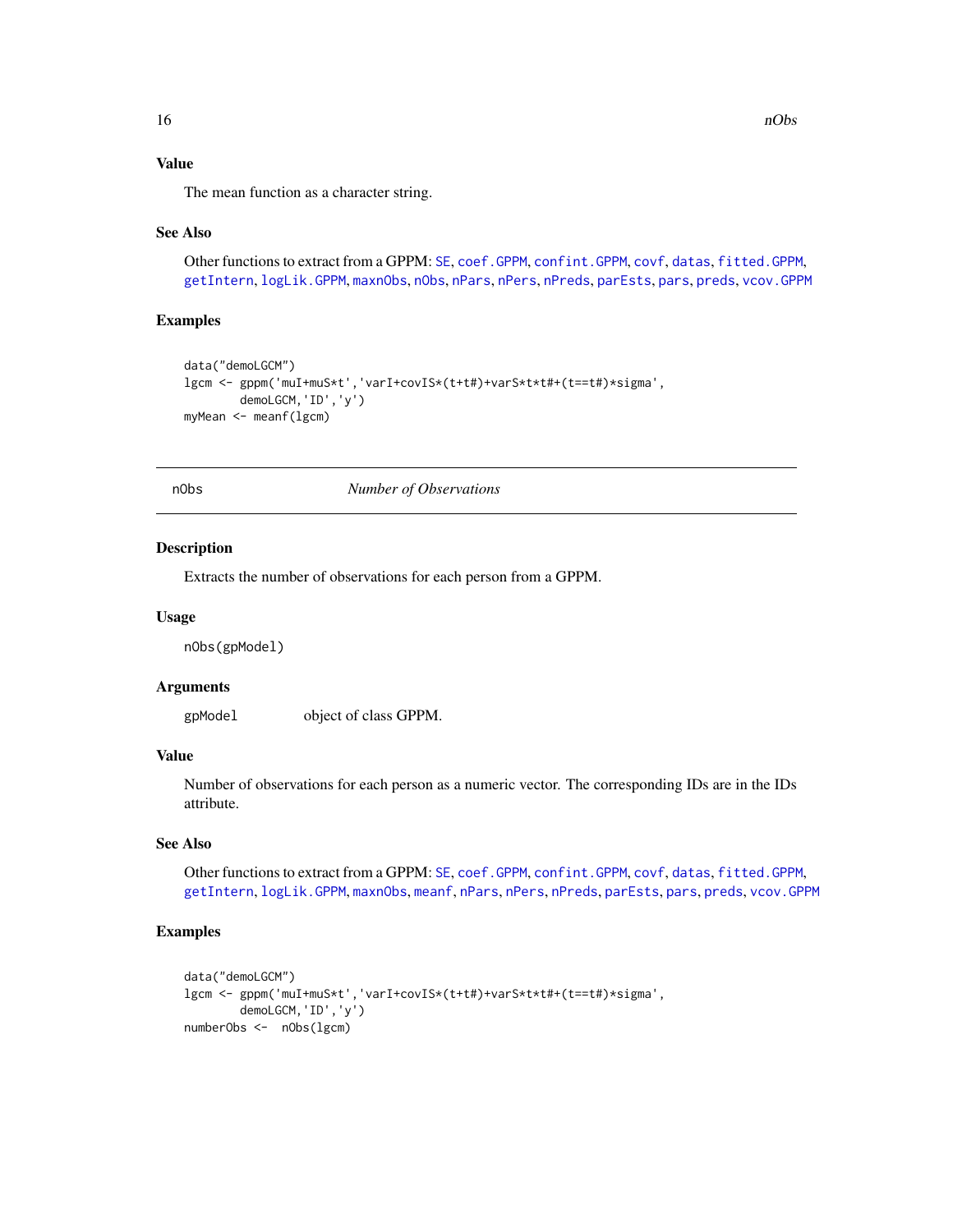<span id="page-16-1"></span><span id="page-16-0"></span>

Extracts the number of parameters from a GPPM.

#### Usage

nPars(gpModel)

## Arguments

gpModel object of class GPPM.

## Value

Number of parameters as a numeric.

#### See Also

Other functions to extract from a GPPM: [SE](#page-22-1), [coef.GPPM](#page-2-1), [confint.GPPM](#page-3-1), [covf](#page-4-1), [datas](#page-6-1), [fitted.GPPM](#page-9-1), [getIntern](#page-10-1), [logLik.GPPM](#page-13-1), [maxnObs](#page-14-1), [meanf](#page-14-2), [nObs](#page-15-1), [nPers](#page-16-2), [nPreds](#page-17-1), [parEsts](#page-18-1), [pars](#page-18-2), [preds](#page-22-2), [vcov.GPPM](#page-26-1)

## Examples

```
data("demoLGCM")
lgcm <- gppm('muI+muS*t','varI+covIS*(t+t#)+varS*t*t#+(t==t#)*sigma',
       demoLGCM,'ID','y')
numberParas <- nPars(lgcm)
```
<span id="page-16-2"></span>

nPers *Number of persons*

## Description

Extracts the number of persons from a GPPM.

## Usage

nPers(gpModel)

#### Arguments

gpModel object of class GPPM.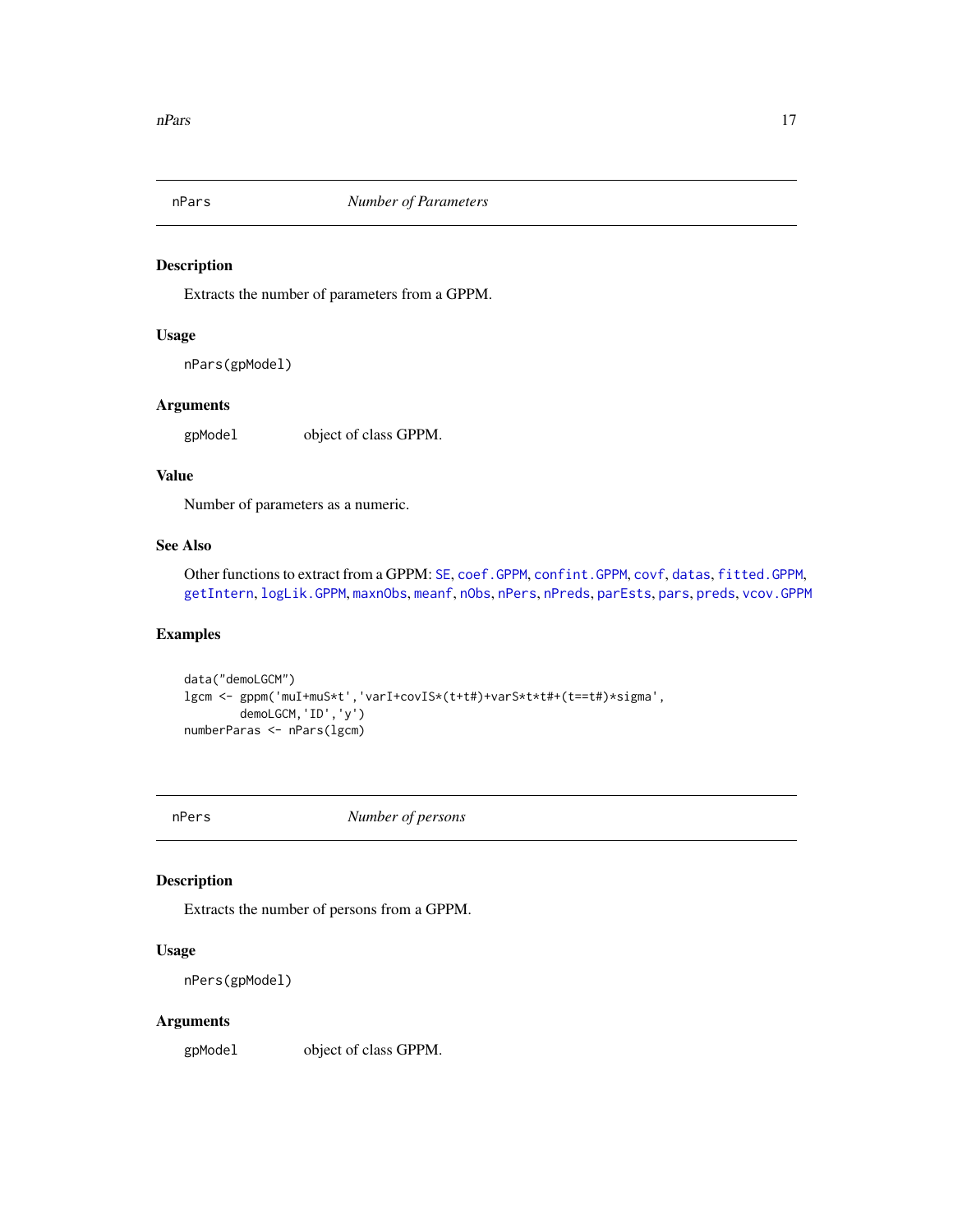## Value

Number of persons as a numeric.

#### See Also

Other functions to extract from a GPPM: [SE](#page-22-1), [coef.GPPM](#page-2-1), [confint.GPPM](#page-3-1), [covf](#page-4-1), [datas](#page-6-1), [fitted.GPPM](#page-9-1), [getIntern](#page-10-1), [logLik.GPPM](#page-13-1), [maxnObs](#page-14-1), [meanf](#page-14-2), [nObs](#page-15-1), [nPars](#page-16-1), [nPreds](#page-17-1), [parEsts](#page-18-1), [pars](#page-18-2), [preds](#page-22-2), [vcov.GPPM](#page-26-1)

## Examples

```
data("demoLGCM")
lgcm <- gppm('muI+muS*t','varI+covIS*(t+t#)+varS*t*t#+(t==t#)*sigma',
        demoLGCM,'ID','y')
numberPersons <- nPers(lgcm)
```
<span id="page-17-1"></span>nPreds *Number of Predictors*

#### Description

Extracts the number of predictors from a GPPM.

#### Usage

nPreds(gpModel)

## Arguments

gpModel object of class GPPM.

## Value

Number of predictors as numeric.

## See Also

Other functions to extract from a GPPM: [SE](#page-22-1), [coef.GPPM](#page-2-1), [confint.GPPM](#page-3-1), [covf](#page-4-1), [datas](#page-6-1), [fitted.GPPM](#page-9-1), [getIntern](#page-10-1), [logLik.GPPM](#page-13-1), [maxnObs](#page-14-1), [meanf](#page-14-2), [nObs](#page-15-1), [nPars](#page-16-1), [nPers](#page-16-2), [parEsts](#page-18-1), [pars](#page-18-2), [preds](#page-22-2), [vcov.GPPM](#page-26-1)

```
data("demoLGCM")
lgcm <- gppm('muI+muS*t','varI+covIS*(t+t#)+varS*t*t#+(t==t#)*sigma',
       demoLGCM,'ID','y')
numberPreds <- nPreds(lgcm)
```
<span id="page-17-0"></span>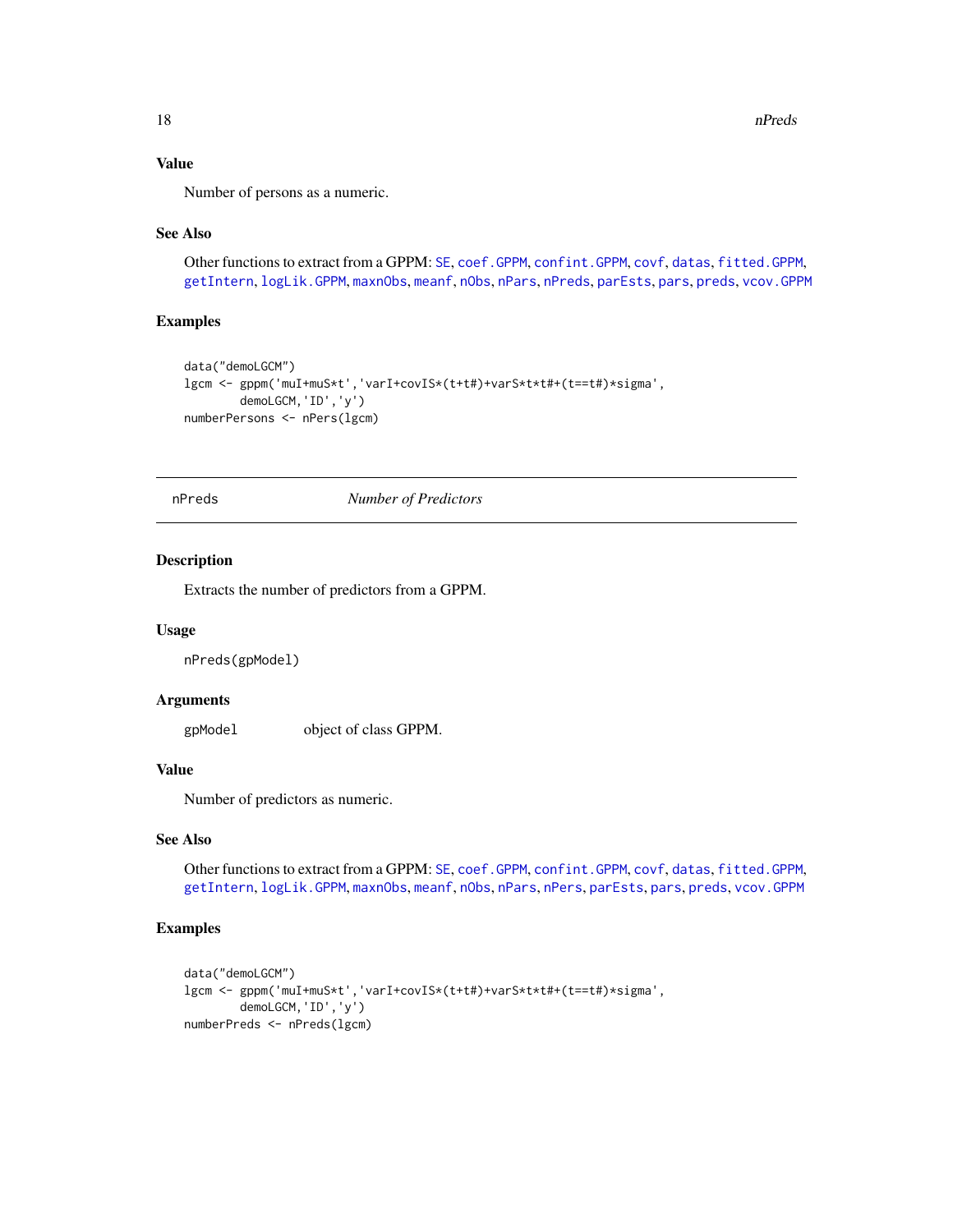<span id="page-18-1"></span><span id="page-18-0"></span>

Extracts the essential parameter estimation results for a GPPM.

#### Usage

parEsts(object, level = 0.95)

## Arguments

| object | object of class GPPM. Must be fitted, that is, a result from fit. GPPM. |
|--------|-------------------------------------------------------------------------|
| level  | scalar from 0 to 1. The confidence level required.                      |

## Value

A data.frame containing the estimated parameters, standard errors, and the lower and upper bounds of the confidence intervals.

#### See Also

Other functions to extract from a GPPM: [SE](#page-22-1), [coef.GPPM](#page-2-1), [confint.GPPM](#page-3-1), [covf](#page-4-1), [datas](#page-6-1), [fitted.GPPM](#page-9-1), [getIntern](#page-10-1), [logLik.GPPM](#page-13-1), [maxnObs](#page-14-1), [meanf](#page-14-2), [nObs](#page-15-1), [nPars](#page-16-1), [nPers](#page-16-2), [nPreds](#page-17-1), [pars](#page-18-2), [preds](#page-22-2), [vcov.GPPM](#page-26-1)

## Examples

```
data("demoLGCM")
lgcm <- gppm('muI+muS*t','varI+covIS*(t+t#)+varS*t*t#+(t==t#)*sigma',
       demoLGCM,'ID','y')
lgcmFit <- fit(lgcm)
paramEssentials <- parEsts(lgcmFit)
```
<span id="page-18-2"></span>pars *Parameter Names*

## Description

Extracts the parameter names from a GPPM.

#### Usage

pars(gpModel)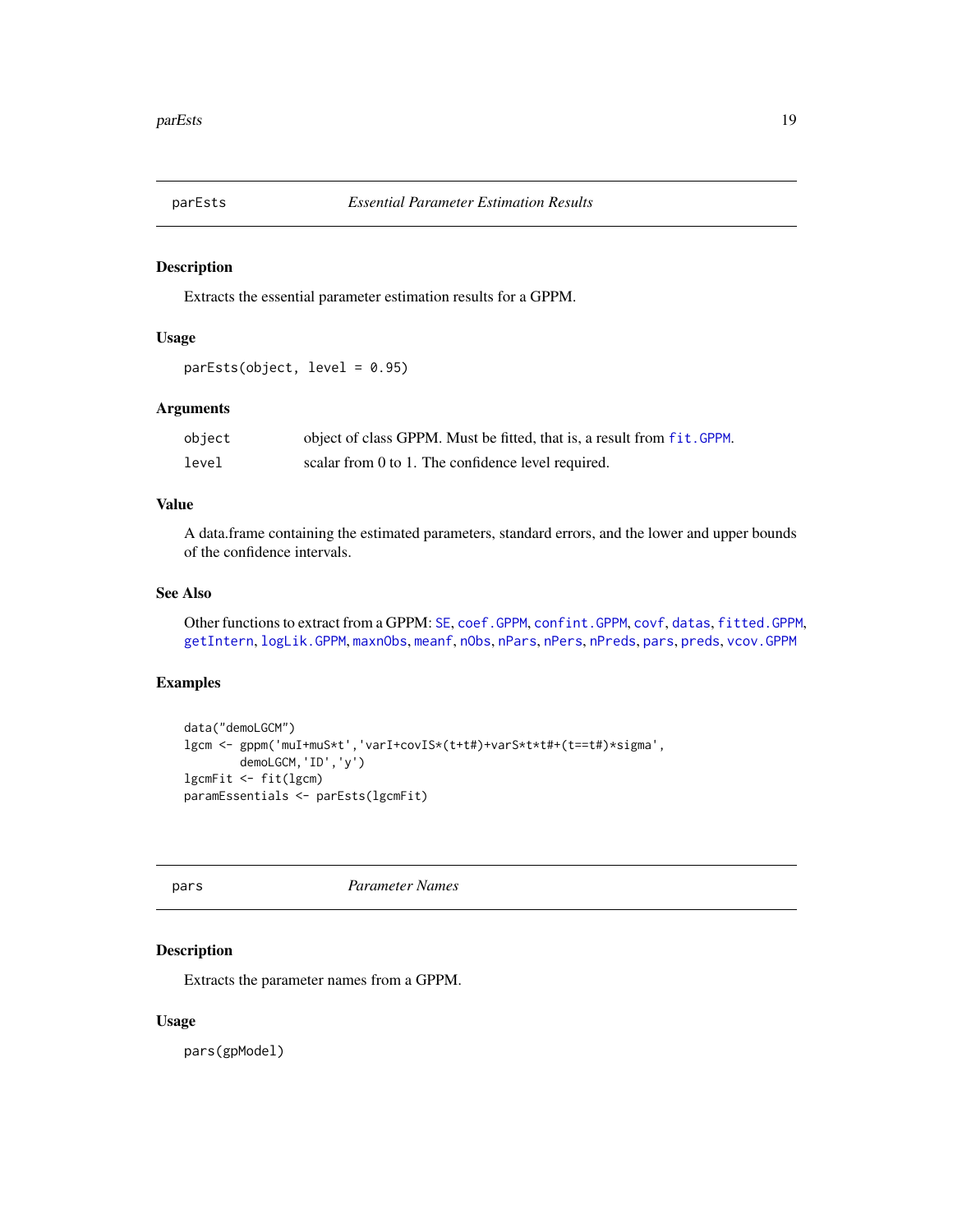## <span id="page-19-0"></span>Arguments

gpModel object of class GPPM.

## Value

The names of the parameters

## See Also

Other functions to extract from a GPPM: [SE](#page-22-1), [coef.GPPM](#page-2-1), [confint.GPPM](#page-3-1), [covf](#page-4-1), [datas](#page-6-1), [fitted.GPPM](#page-9-1), [getIntern](#page-10-1), [logLik.GPPM](#page-13-1), [maxnObs](#page-14-1), [meanf](#page-14-2), [nObs](#page-15-1), [nPars](#page-16-1), [nPers](#page-16-2), [nPreds](#page-17-1), [parEsts](#page-18-1), [preds](#page-22-2), [vcov.GPPM](#page-26-1)

## Examples

```
data("demoLGCM")
lgcm <- gppm('muI+muS*t','varI+covIS*(t+t#)+varS*t*t#+(t==t#)*sigma',
       demoLGCM,'ID','y')
parameters <- pars(lgcm)
```
plot.GPPMPred *Plotting predictions*

#### Description

Plots person-specific predictions

## Usage

```
## S3 method for class 'GPPMPred'
plot(x, plotId, ...)
```
#### Arguments

| X        | object of class GPPMPred as obtained by predict. GPPM                                        |
|----------|----------------------------------------------------------------------------------------------|
| plotId   | character string or integer. ID of the person for which the predictions should be<br>plotted |
| $\cdots$ | additional arguments (currently not used).                                                   |

## Value

A plot visualizing the predictive distribution. The bold line describes the mean and the shaded area the 95% credibility interval.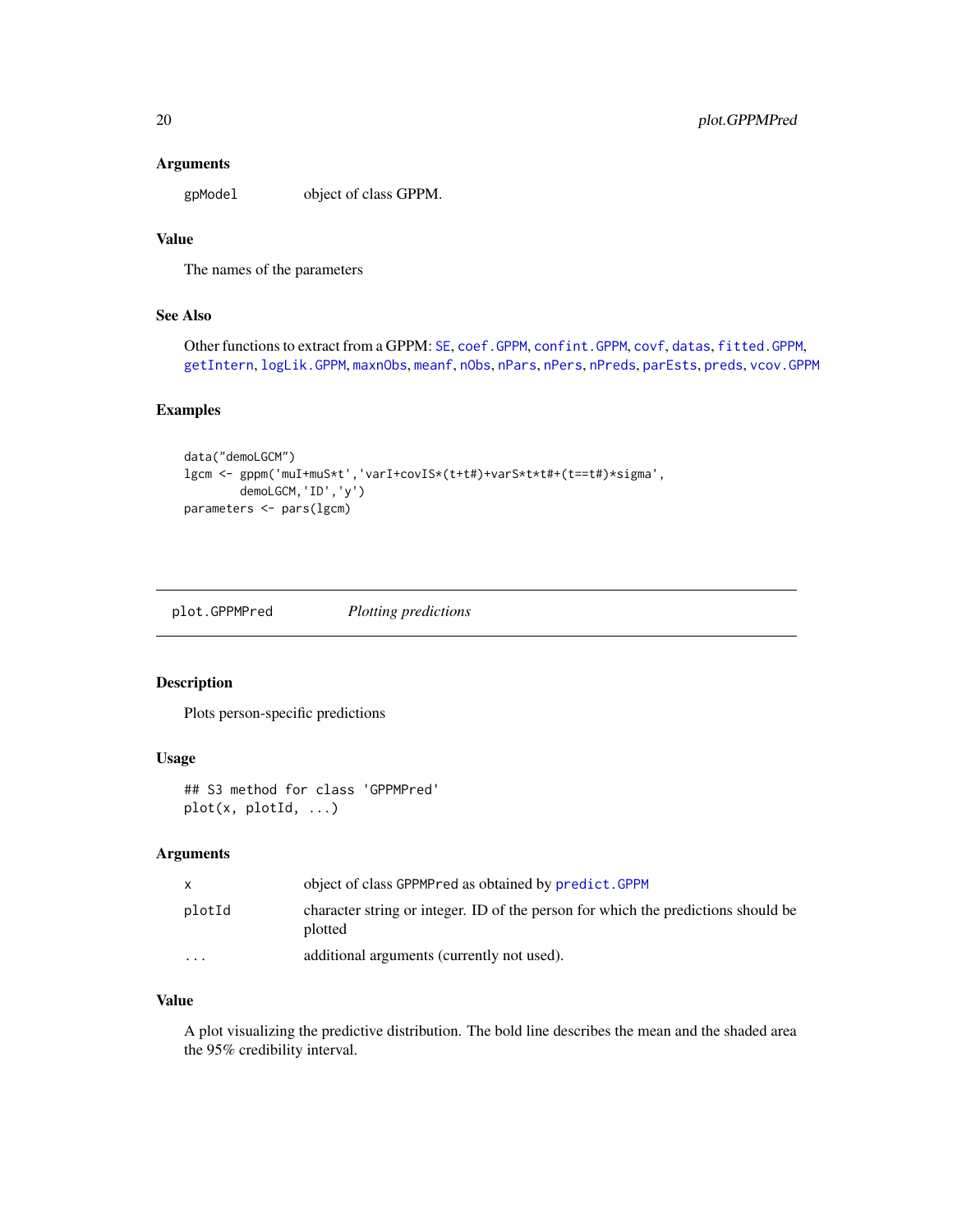## <span id="page-20-0"></span>plot.LongData 21

## Examples

```
data("demoLGCM")
#remove all measurements from person 1 and the first form person 2
predIdx <- c(which(demoLGCM$ID==1),which(demoLGCM$ID==2)[1])
fitDemoLGCM <- demoLGCM[setdiff(1:nrow(demoLGCM),predIdx),]
lgcm <- gppm('muI+muS*t','varI+covIS*(t+t#)+varS*t*t#+(t==t#)*sigma',
             fitDemoLGCM,'ID','y')
lgcm <- fit(lgcm)
predRes <- predict(lgcm,demoLGCM[predIdx,])
plot(predRes,1)
```
plot.LongData *Plot a Long Data Frame*

#### Description

This function is used to plot data from class 'LongData' as it is returned by [datas](#page-6-1) [simulate.GPPM](#page-23-1).

## Usage

## S3 method for class 'LongData' plot(x, plotIds, by, ID, DV, ...)

#### Arguments

| X        | longitudinal data frame of class 'LongData'.                                                              |
|----------|-----------------------------------------------------------------------------------------------------------|
| plotIds  | vector of IDs for which the data should be printed. Can be left empty. Then 5<br>IDs are picked randomly. |
| by       | label of the variable on the x-axis. Can be left empty.                                                   |
| ΙD       | label of the ID column. Can be left empty.                                                                |
| DV       | label of the variable on the y-axis. Can be left empty.                                                   |
| $\cdots$ | additional parameters (currently not used).                                                               |

#### Value

a fitted Gaussian process panel model, which is an object of class 'GPPM'

```
data("demoLGCM")
plot(demoLGCM,plotIds=c(1,2,3))
plot(demoLGCM) #five random ids
```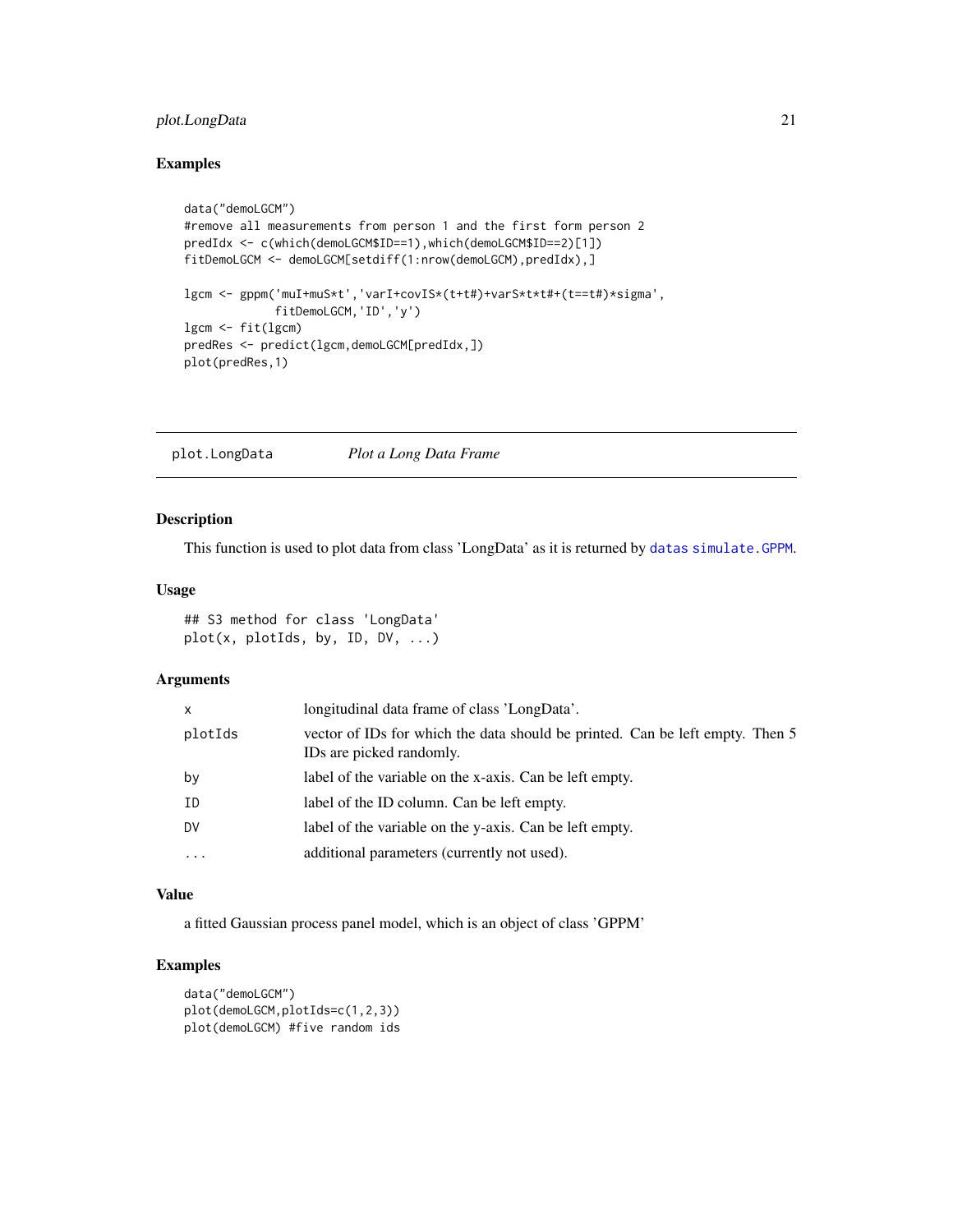<span id="page-21-1"></span><span id="page-21-0"></span>predict.GPPM *GPPM predictions*

#### Description

Obtain person-specific predictions.

#### Usage

```
## S3 method for class 'GPPM'
predict(object, newData, ...)
```
## Arguments

| object    | object of class GPPM. Must be fitted, that is, a result from fit. GPPM.                                                                                                        |
|-----------|--------------------------------------------------------------------------------------------------------------------------------------------------------------------------------|
| newData   | a data frame with the same column names as the data frame used for generating<br>gpModel with gppm. May only contain new data, that is, data that was not used<br>for fitting. |
| $\ddotsc$ | additional arguments (currently not used).                                                                                                                                     |

#### Value

Predictions of the dependent variable for all rows in newData. Conditional predictions for all persons in newData that are also present in the data used for fitting gpModel; unconditional predictions for others persons. See examples for format.

```
data("demoLGCM")
#remove all measurements from person 1 and the first form person 2
predIdx <- c(which(demoLGCM$ID==1),which(demoLGCM$ID==2)[1])
fitDemoLGCM <- demoLGCM[setdiff(1:nrow(demoLGCM),predIdx),]
lgcm <- gppm('muI+muS*t','varI+covIS*(t+t#)+varS*t*t#+(t==t#)*sigma',
            fitDemoLGCM,'ID','y')
lgcm <- fit(lgcm)
predRes <- predict(lgcm,demoLGCM[predIdx,])
```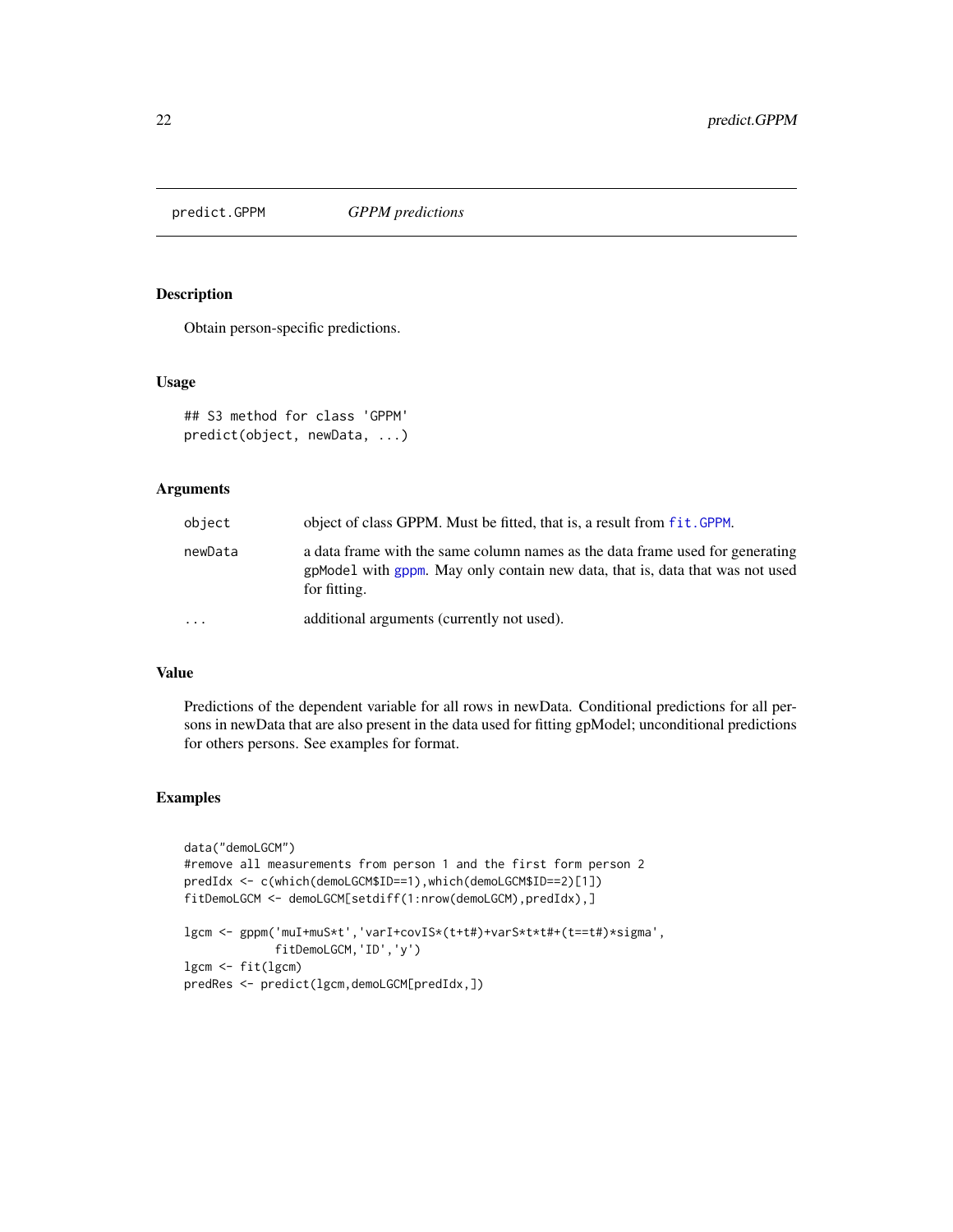<span id="page-22-2"></span><span id="page-22-0"></span>

Extracts the predictor names from a GPPM.

#### Usage

preds(gpModel)

## Arguments

gpModel object of class GPPM.

## Value

The names of the predictors.

## See Also

Other functions to extract from a GPPM: [SE](#page-22-1), [coef.GPPM](#page-2-1), [confint.GPPM](#page-3-1), [covf](#page-4-1), [datas](#page-6-1), [fitted.GPPM](#page-9-1), [getIntern](#page-10-1), [logLik.GPPM](#page-13-1), [maxnObs](#page-14-1), [meanf](#page-14-2), [nObs](#page-15-1), [nPars](#page-16-1), [nPers](#page-16-2), [nPreds](#page-17-1), [parEsts](#page-18-1), [pars](#page-18-2), [vcov.GPPM](#page-26-1)

#### Examples

```
data("demoLGCM")
lgcm <- gppm('muI+muS*t','varI+covIS*(t+t#)+varS*t*t#+(t==t#)*sigma',
        demoLGCM,'ID','y')
myPreds <- preds(lgcm)
```
<span id="page-22-1"></span>

SE *Standard Errors*

## Description

Returns the standard errors of the parameters of a fitted GPPM.

## Usage

SE(object)

#### Arguments

object object of class GPPM. Must be fitted, that is, a result from [fit.GPPM](#page-8-1).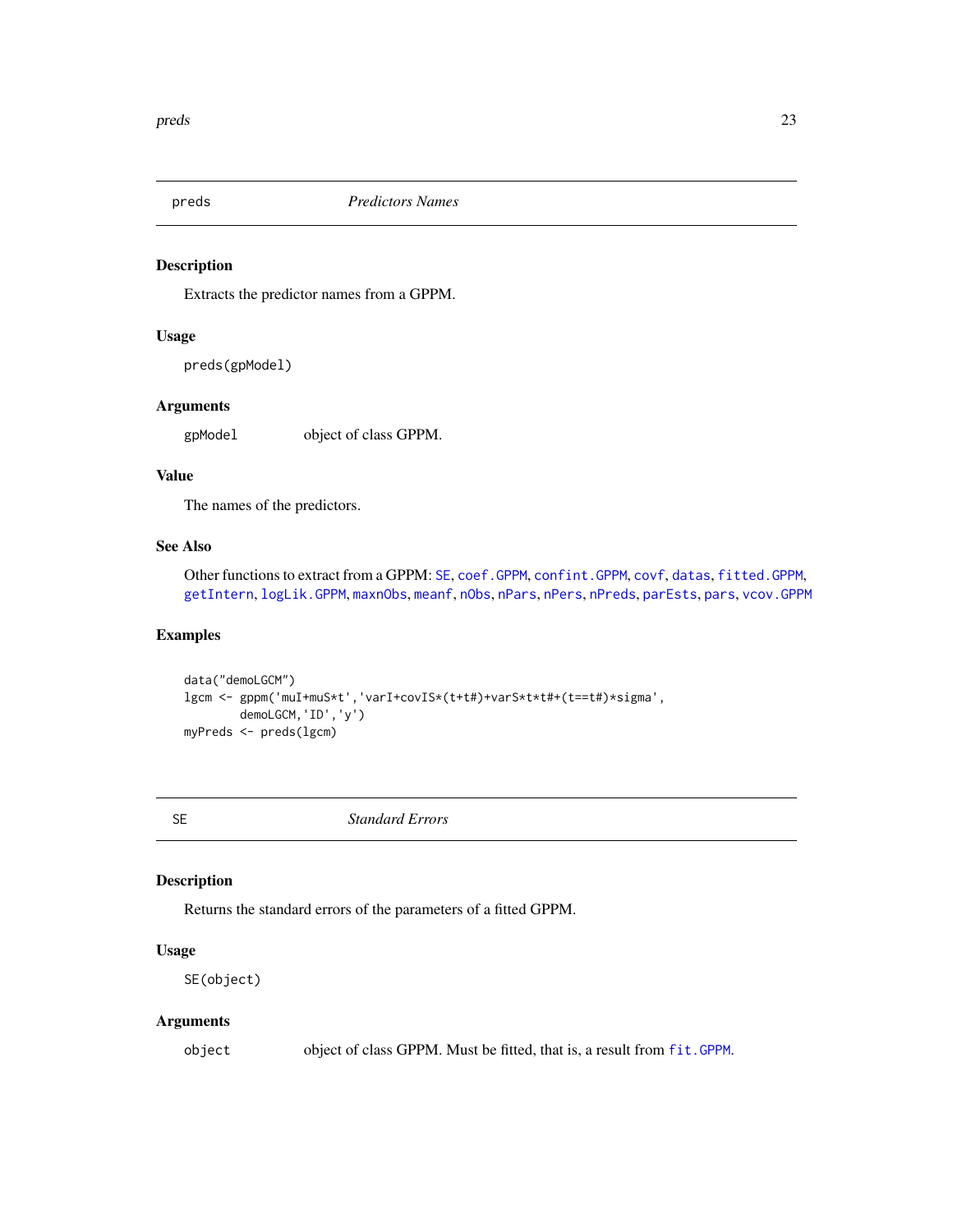## Value

Standard errors for all parameters as a named numeric vector.

#### See Also

Other functions to extract from a GPPM: [coef.GPPM](#page-2-1), [confint.GPPM](#page-3-1), [covf](#page-4-1), [datas](#page-6-1), [fitted.GPPM](#page-9-1), [getIntern](#page-10-1), [logLik.GPPM](#page-13-1), [maxnObs](#page-14-1), [meanf](#page-14-2), [nObs](#page-15-1), [nPars](#page-16-1), [nPers](#page-16-2), [nPreds](#page-17-1), [parEsts](#page-18-1), [pars](#page-18-2), [preds](#page-22-2), [vcov.GPPM](#page-26-1)

## Examples

```
lgcm <- gppm('muI+muS*t','varI+covIS*(t+t#)+varS*t*t#+(t==t#)*sigma',
       demoLGCM,'ID','y')
lgcmFit <- fit(lgcm)
stdErrors <- SE(lgcmFit)
```
<span id="page-23-1"></span>

| simulate.GPPM | Simulate from a Gaussian process panel model |  |
|---------------|----------------------------------------------|--|
|---------------|----------------------------------------------|--|

## Description

This function is used to simulate from a Gaussian process panel model, which has been specified using [gppm](#page-11-1).

## Usage

```
## S3 method for class 'GPPM'
simulate(object, nsim = 1, seed = NULL,
 parameterValues = NULL, verbose = FALSE, ...)
```
## Arguments

| object          | object of class GPPM. The Gaussian process panel model from which to simu-<br>late.                                                                                                          |
|-----------------|----------------------------------------------------------------------------------------------------------------------------------------------------------------------------------------------|
| nsim            | integer. Number of data sets to generate.                                                                                                                                                    |
| seed            | numeric. Random seed to be used.                                                                                                                                                             |
| parameterValues |                                                                                                                                                                                              |
|                 | numeric vector. Used to specify the values for the parameters. Which value<br>belongs to which parameter is determined by the names attribute of parameter-<br>Values. See also the example. |
| verbose         | boolean. Print diagnostic output?                                                                                                                                                            |
|                 | additional parameters (currently not used).                                                                                                                                                  |
|                 |                                                                                                                                                                                              |

<span id="page-23-0"></span>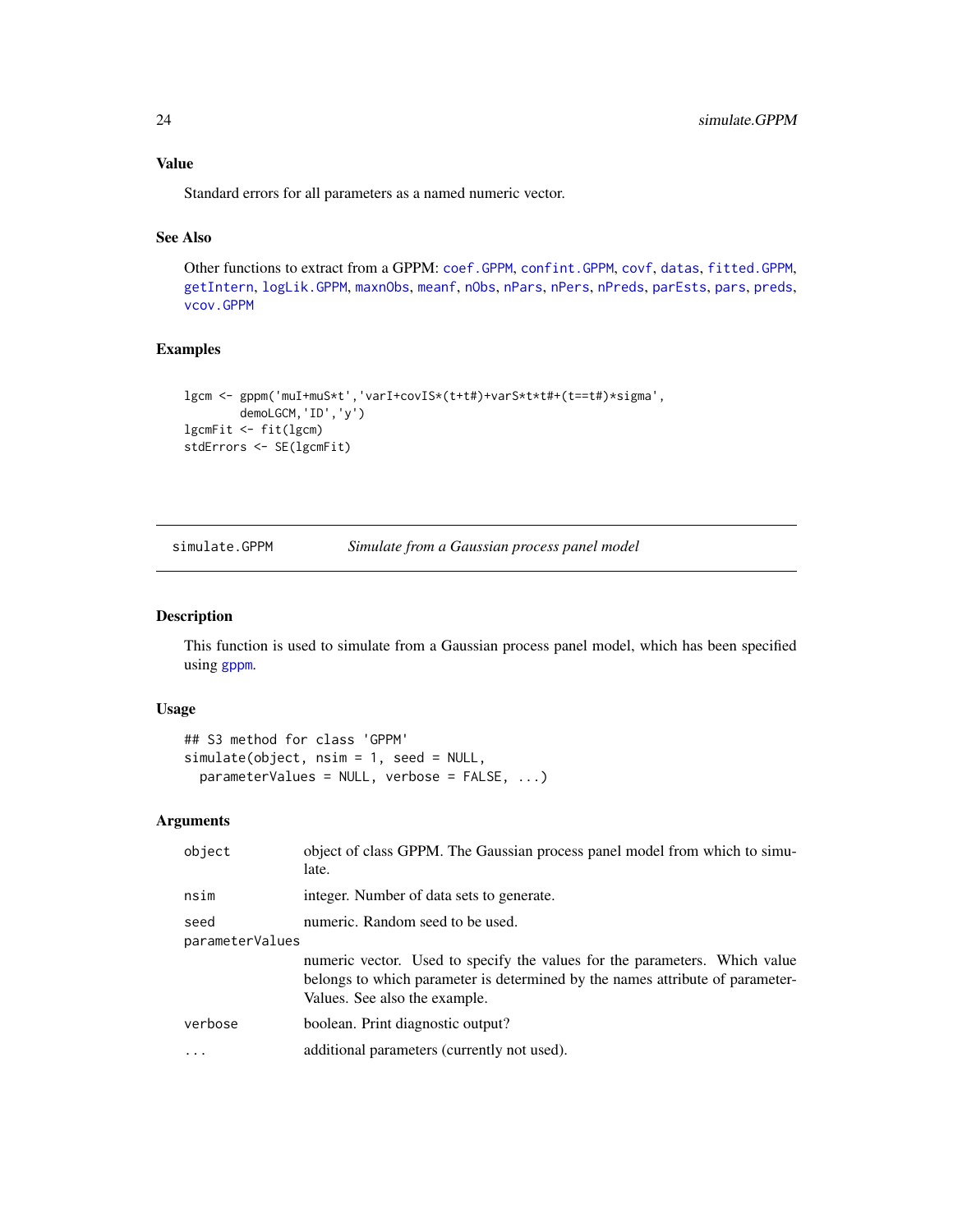## <span id="page-24-0"></span>summary.GPPM 25

#### Value

A simulated data set, which is an object of class 'LongData'. If nsim>1 a list of nsim simulated data sets.

#### Examples

```
data("demoLGCM")
lgcm <- gppm('muI+muS*t','varI+covIS*(t+t#)+varS*t*t#+(t==t#)*sigma',
       demoLGCM,'ID','x')
parameterValues <- c(10,-1,0,10,0,0.1)
names(parameterValues) <-c('muI','muS','varI','varS','covIS','sigma')
simData <- simulate(lgcm,parameterValues=parameterValues)
```
summary.GPPM *Summarizing GPPM*

#### Description

This function is used to summarize a GPPM. summary method for class 'GPPM'.

#### Usage

## S3 method for class 'GPPM' summary(object, ...) ## S3 method for class 'summary.GPPM'

 $print(x, \ldots)$ 

#### Arguments

| object                  | object of class GPPM.                       |
|-------------------------|---------------------------------------------|
| $\cdot$ $\cdot$ $\cdot$ | additional parameters (currently not used). |
| $\mathsf{x}$            | output of fit.GPPM                          |

#### Value

An object of class "summary.GPPM", which is a list with 4 entries:

- modelSpecification an object of class 'ModelSpecification' describing the model as a list with the following entries
	- meanFormula formula for the mean function; output of [meanf](#page-14-2)
	- covFormula formula for the covariance function; output of [covf](#page-4-1)
	- nPars number of parameters; output of [nPars](#page-16-1)
	- params parameter names; output of [pars](#page-18-2)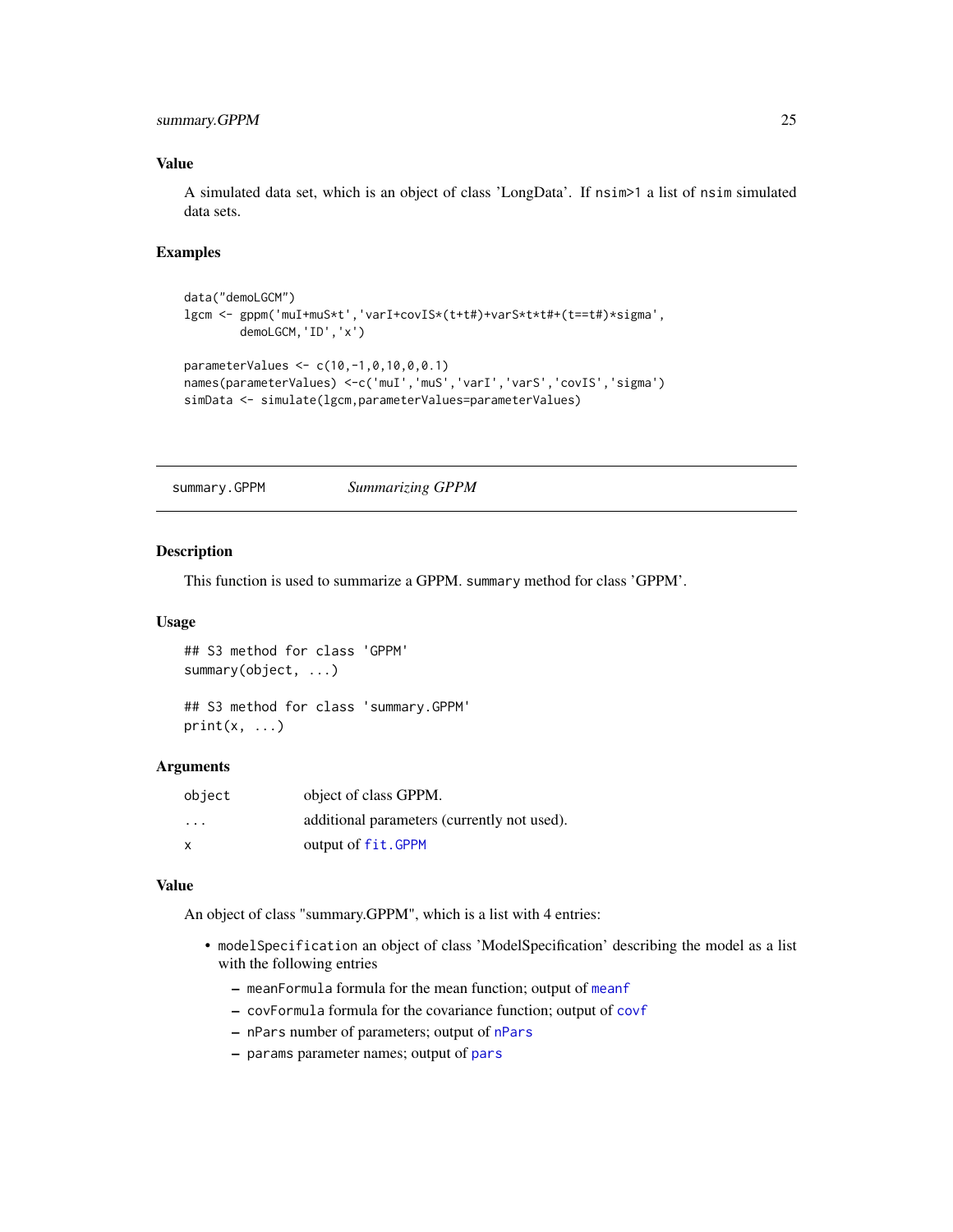- <span id="page-25-0"></span>– nPreds number of predictors; output of [nPreds](#page-17-1)
- preds predictors names; output of [preds](#page-22-2)
- parameterEstimates a data frame containing a summary of the parameter estimates; output of [parEsts](#page-18-1)
- modelfit An object of class "ModelFit" describing the modelfit using a list with the following entries
	- AIC AIC of the model; output of [AIC](#page-0-0)
	- BIC BIC of the model; output of [BIC](#page-0-0)
	- logLik log-likelihood of the model; output of [logLik](#page-0-0)
- dataStats An object of class "DataStats" describing the data set using a list with the following entries
	- nPer number of persons; output of [nPers](#page-16-2)
	- maxTime maximum number of observations per person; output of [maxnObs](#page-14-1)
	- nTime number of observations for each person; output of [nObs](#page-15-1)

#### Methods (by generic)

• print: Printing a summary.GPPM object

trueParas *Parameters used for generating* [demoLGCM](#page-7-1)*.*

## Description

Parameters used for generating [demoLGCM](#page-7-1).

## Usage

trueParas

## Format

A parameter vector.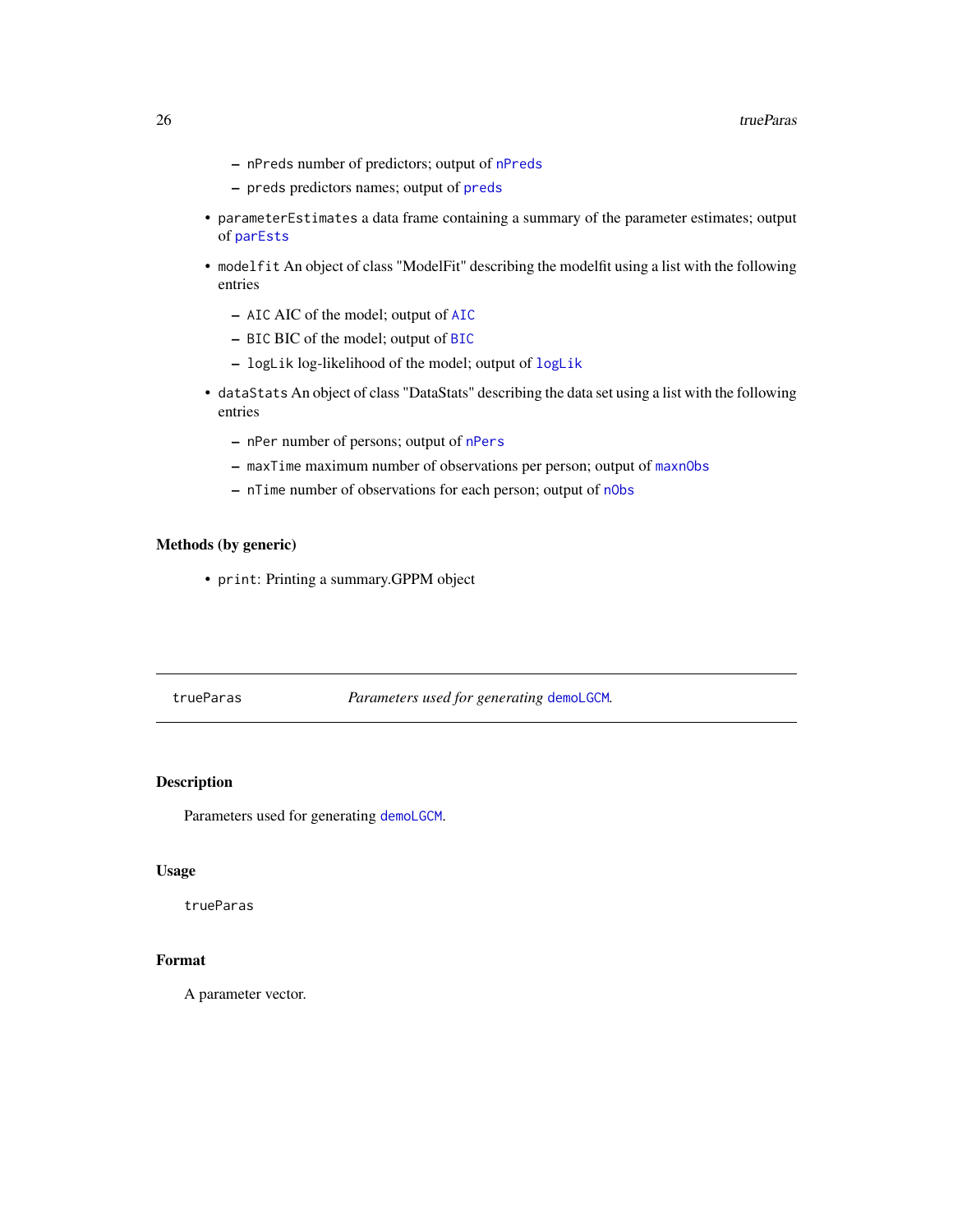<span id="page-26-1"></span><span id="page-26-0"></span>

Returns the variance-covariance matrix of the parameters of a fitted GPPM.

## Usage

## S3 method for class 'GPPM' vcov(object, ...)

## Arguments

| object | object of class GPPM. Must be fitted, that is, a result from fit. GPPM. |
|--------|-------------------------------------------------------------------------|
| .      | additional arguments (currently not used).                              |

## Value

A matrix of the estimated covariances between the parameter estimates. This has row and column names corresponding to the parameter names.

## See Also

Other functions to extract from a GPPM: [SE](#page-22-1), [coef.GPPM](#page-2-1), [confint.GPPM](#page-3-1), [covf](#page-4-1), [datas](#page-6-1), [fitted.GPPM](#page-9-1), [getIntern](#page-10-1), [logLik.GPPM](#page-13-1), [maxnObs](#page-14-1), [meanf](#page-14-2), [nObs](#page-15-1), [nPars](#page-16-1), [nPers](#page-16-2), [nPreds](#page-17-1), [parEsts](#page-18-1), [pars](#page-18-2), [preds](#page-22-2)

```
data("demoLGCM")
lgcm <- gppm('muI+muS*t','varI+covIS*(t+t#)+varS*t*t#+(t==t#)*sigma',
       demoLGCM,'ID','y')
lgcmFit <- fit(lgcm)
covMat <- vcov(lgcmFit)
```